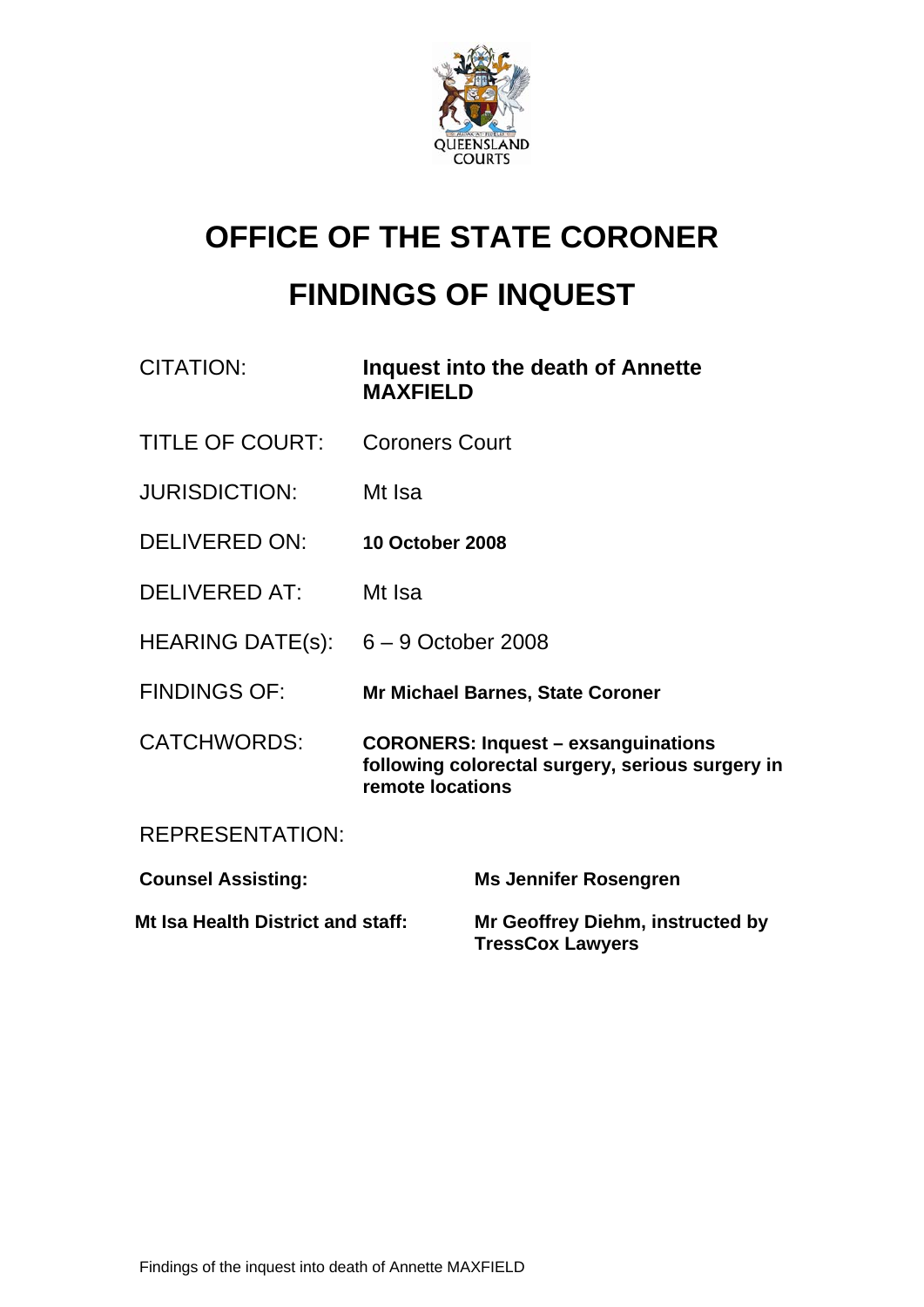## **Table of contents**

| Was the response to the haemorrhage adequate?  17 |  |
|---------------------------------------------------|--|
|                                                   |  |
|                                                   |  |
|                                                   |  |
|                                                   |  |
|                                                   |  |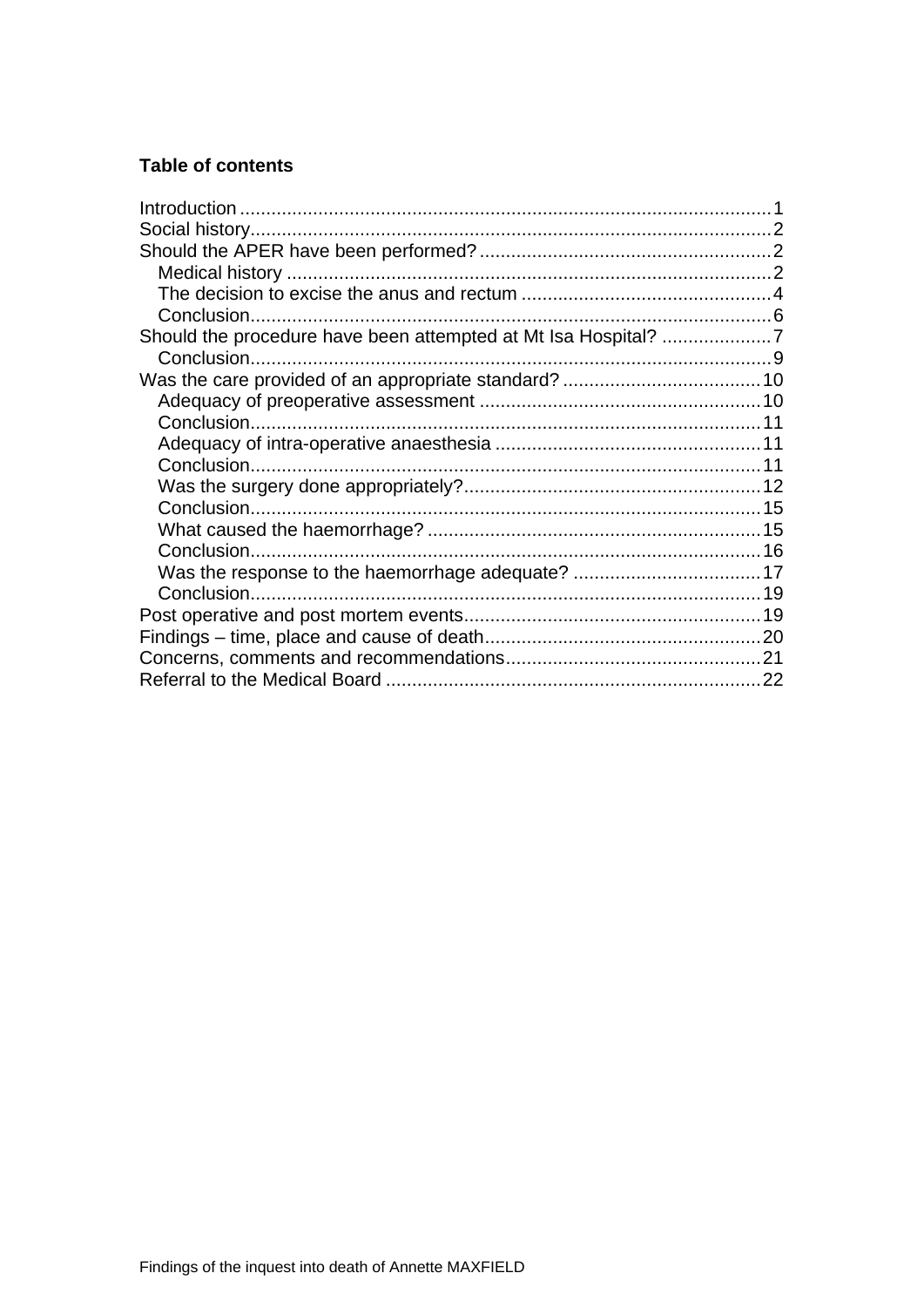<span id="page-2-0"></span>The *Coroners Act 2003* provides in s45 that when an inquest is held, the coroner's written findings must be given to the family of the person who died, each of the persons or organisations granted leave to appear at the inquest and any agencies with responsibility for the areas of administration referred to in any comments or recommendations. These are my findings in relation to the death of Annette Merle Maxfield. They will be distributed in accordance with the requirements of the Act and posted on the web site of the Office of the State Coroner.

# **Introduction**

For at least twenty years prior to her death, Annette Maxfield had suffered abdominal pain and intestinal problems that numerous operations and therapies had been unable to resolve. Despite numerous tests and examinations, the cause of these symptoms was never identified.

On 24 November 2004, Mrs Maxfield underwent surgery at the Mount Isa Base Hospital for the radical surgical excision called an abdominoperineal excision of the rectum (APER). She died later that day as a result of severe haemorrhaging that could not be controlled.

These findings:

- confirm the identify of the deceased woman and the time, place and medical cause of her death;
- consider whether the APER surgery should have been performed;
- consider whether it should have been performed at the Mount Isa Base Hospital;
- critique the standard of the surgery;
- consider whether adequate attempts were made to control the bleeding;
- consider whether any changes to the policies or procedures of the Mt Isa Hospital are needed to reduce the likelihood of deaths occurring in future; and
- consider whether the conduct of any of the medical practitioners involved in the case should be referred for the consideration of the Medical Board.

Addressing these issues requires that I focus on Mrs Maxfield's medical history. While there is no doubt her ongoing health issues dominated aspects of her life, in other respects she had a full and happy life and it is important that be acknowledged.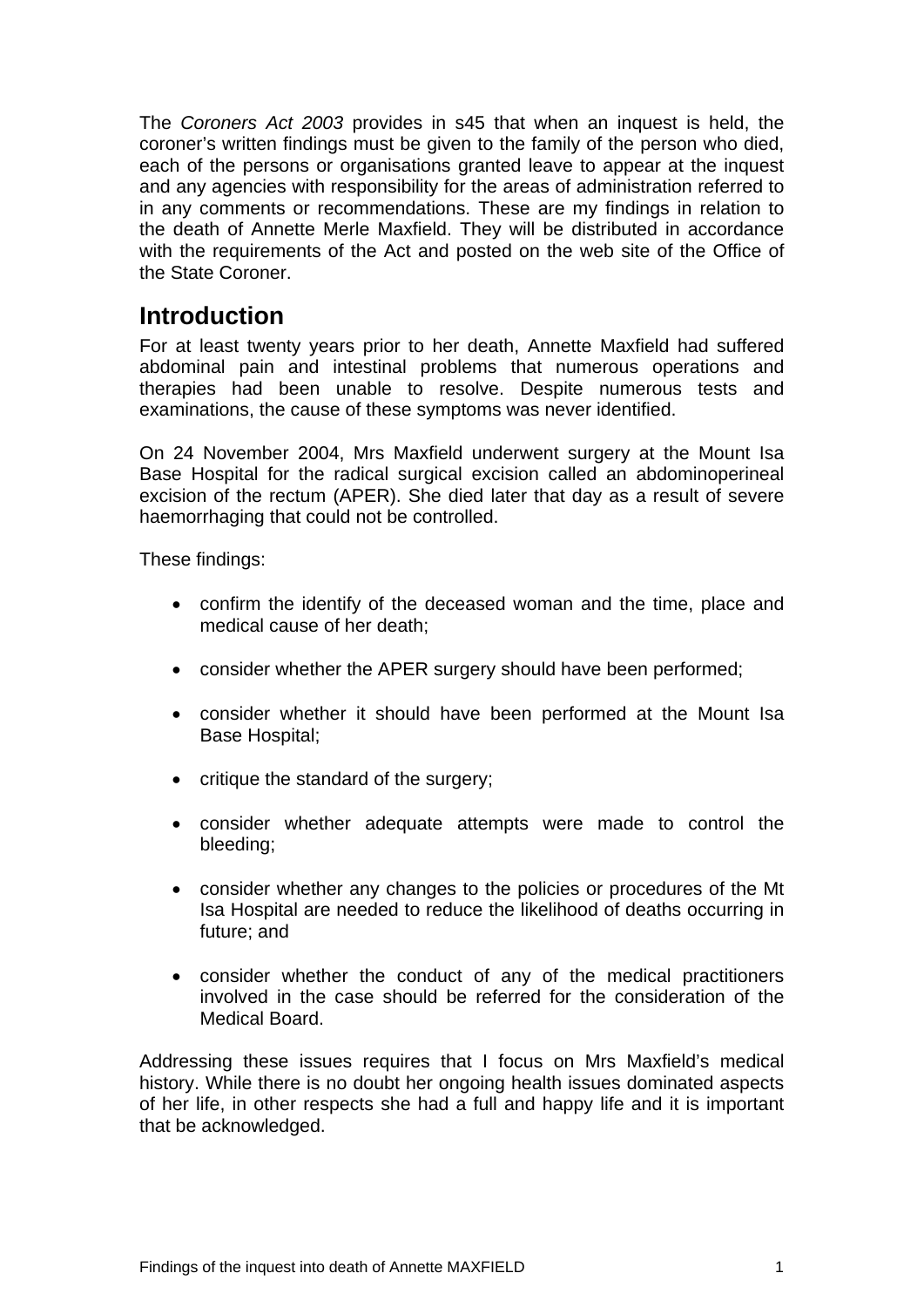# <span id="page-3-0"></span>**Social history**

Mrs Maxfield was born Annette Merle West, in Ipswich on 24 April 1942. She met her future husband Brian in January 1972. They married in 1974. At the time of her death Annette and Brian had been together for thirty three years. Mrs Maxfield had seven children, two of them with Brian and five from a previous relationship.

Mr and Mrs Maxfield lived in Mt Isa since 1972. She worked in a variety of jobs and had a wide circle of friends. She kept in regular contact with her extended family.

She was 62 when she died. She is survived by her husband, her seven children and four grandchildren. Her death was a severe blow to the family who still miss her terribly. They have my sincere condolences.

I turn now to the issues foreshadowed in the introduction.

# **Should the APER have been performed?**

To determine whether the undertaking of such radical surgery was appropriate, it is necessary to consider in some detail Mrs Maxfield's medical history and the impact of her ailments.

#### *Medical history*

When only 19, Mrs Maxfield had her gallbladder removed. Her 20s seem to have been relatively uneventful from a medical perspective, although by the time she was 21, Mrs Maxfield had borne five children, all delivered vaginally and apparently without complications.

When she was 30, after bearing two more children, Mrs Maxfield developed gynaecological problems that caused her to undergo a tubal ligation in 1972 and a hysterectomy in 1976.

In the mid 1980s, Mrs Maxfield developed bladder dysfunction and underwent a number of surgical and exploratory procedures. She also developed bowel adhesions, secondary to a small bowel obstruction. These issues never completely resolved; nor was their aetiology understood despite her undergoing at least three laparotomies.

It may be significant that one of the specialists who attended on Mrs Maxfield in 1989 considered she suffered from hysterical pseudo-distension, evidenced by the condition resolving when she was sedated or anaesthetised. There was also speculation she may have been motivated by narcotic seeking.

Throughout the 1990s, Mrs Maxfield apparently developed a depressive illness with chronic tiredness. She was prescribed antidepressant medication. She also had surgery to repair problems with her bladder and her rectum which were probably attributable to her multiple births.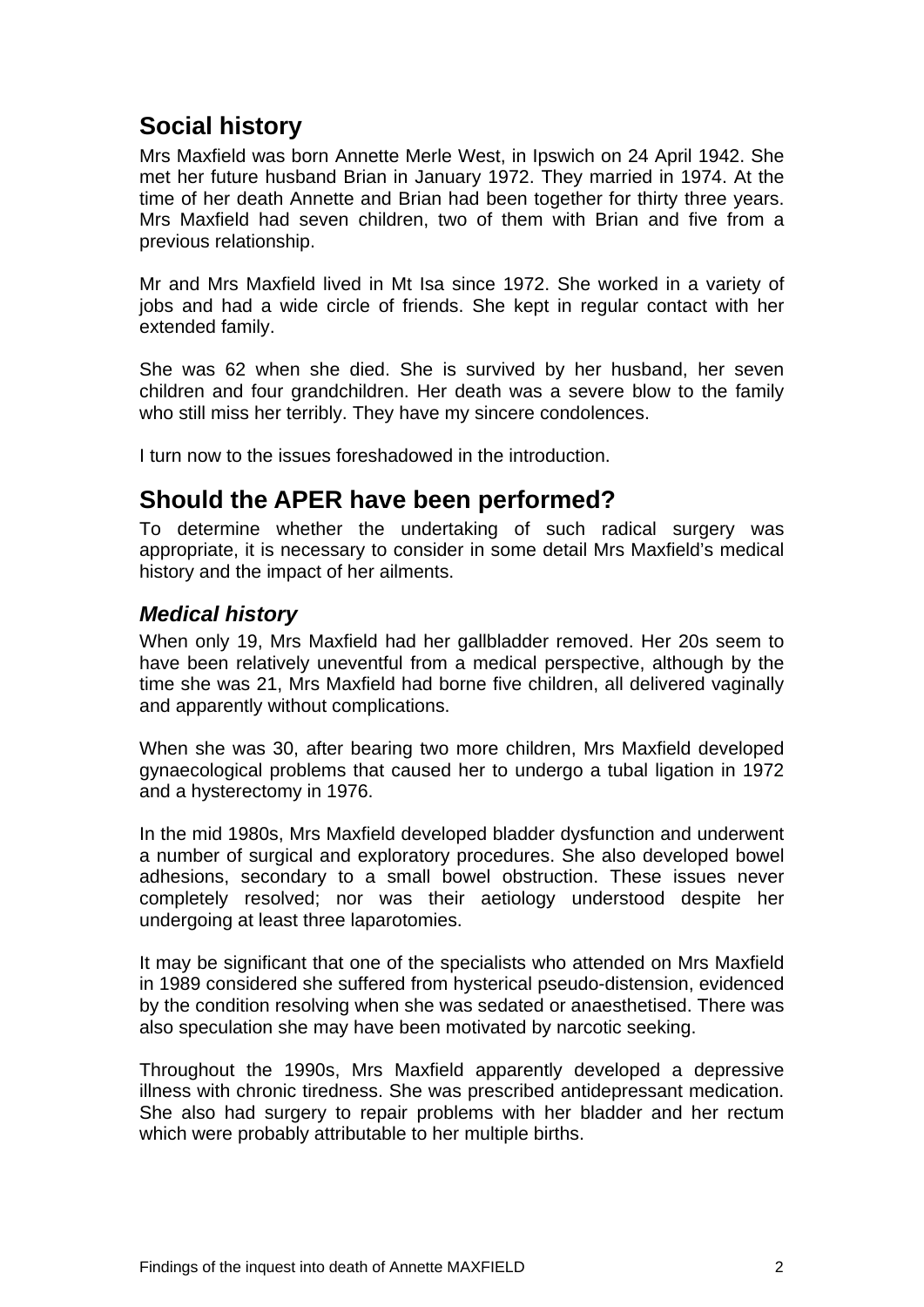In 2001, Mrs Maxfield developed intense perineal pain and faecal incontinence which was never resolved and which led to her undergoing numerous medical and surgical procedures including that which led to her death.

She was reviewed by Dr Ross Gallery, the director of surgery at the Mount Isa Base Hospital who referred her to Dr Mason a gastroenterologist at the Townsville General Hospital for advice. That specialist recommended magnetic resonance cholangiopancreatography (MRCP), a [medical imaging](http://en.wikipedia.org/wiki/Medical_imaging) technique which uses [magnetic resonance imaging](http://en.wikipedia.org/wiki/Magnetic_resonance_imaging) to visualise the [biliary](http://en.wikipedia.org/wiki/Biliary_duct) and [pancreatic ducts](http://en.wikipedia.org/wiki/Pancreatic_duct) in a non-invasive manner.

This scan revealed no physical abnormalities inconsistent with her surgical history. It seems Dr Gallery began to wonder whether there was a psychological component to Mrs Maxfield's complaints. In his letter back to her referring GP he refers to her being "*very hazy about previous history*" and notes "*there seems to be some inconsistencies".*

At around this time Mrs Maxfield also reported incapacitating faecal incontinence, although her chart records her claiming she had suffered it for many years. This was investigated via a colonoscopy in Mt Isa which found nothing untoward. An anorectal manometry and ultrasound scans were undertaken in Townsville. They suggested the faecal incontinence was due to a defect in the anterior of the external anal sphincter.

In June 2002, Professor Ho, a colorectal surgeon, performed a sphincter repair at the Townsville Hospital but this wound split after three days and for this reason perhaps, the surgery provided little relief.

When giving evidence, Professor Ho said he would have preferred Mrs Maxfield to first have tried anorectal biofeedback therapy before resorting to surgery. This involves the patient undertaking a series of pelvic floor exercises, the results of which are conveyed to the patient via a digital monitor with a view to the patient developing better sphincter control. This therapy is obviously less invasive than surgery and Professor Ho believed it more likely to address Mrs Maxfield's symptoms than surgery, which he considered did not have a high chance of success. He was proved correct in this regard. He could not advise the court why Mrs Maxfield refused to first try the exercise regime, nor why she failed to undertake them post surgery as prescribed.

As none of these interventions resolved the underlying problems, Mrs Maxfield's depression understandably worsened. She was visiting a psychologist and taking antidepressants but was still considered by her psychologist to be at risk of suicide. It is clear that the pain and regular incontinence very significantly degraded her quality of life.

In November 2002, Dr Gallery performed a colostomy whereby the sigmoid colon was dissected near to the rectum and the proximal end of the colon was brought out through an incision in the abdomen. The other end was sewn off causing the balance of the colon to become dormant.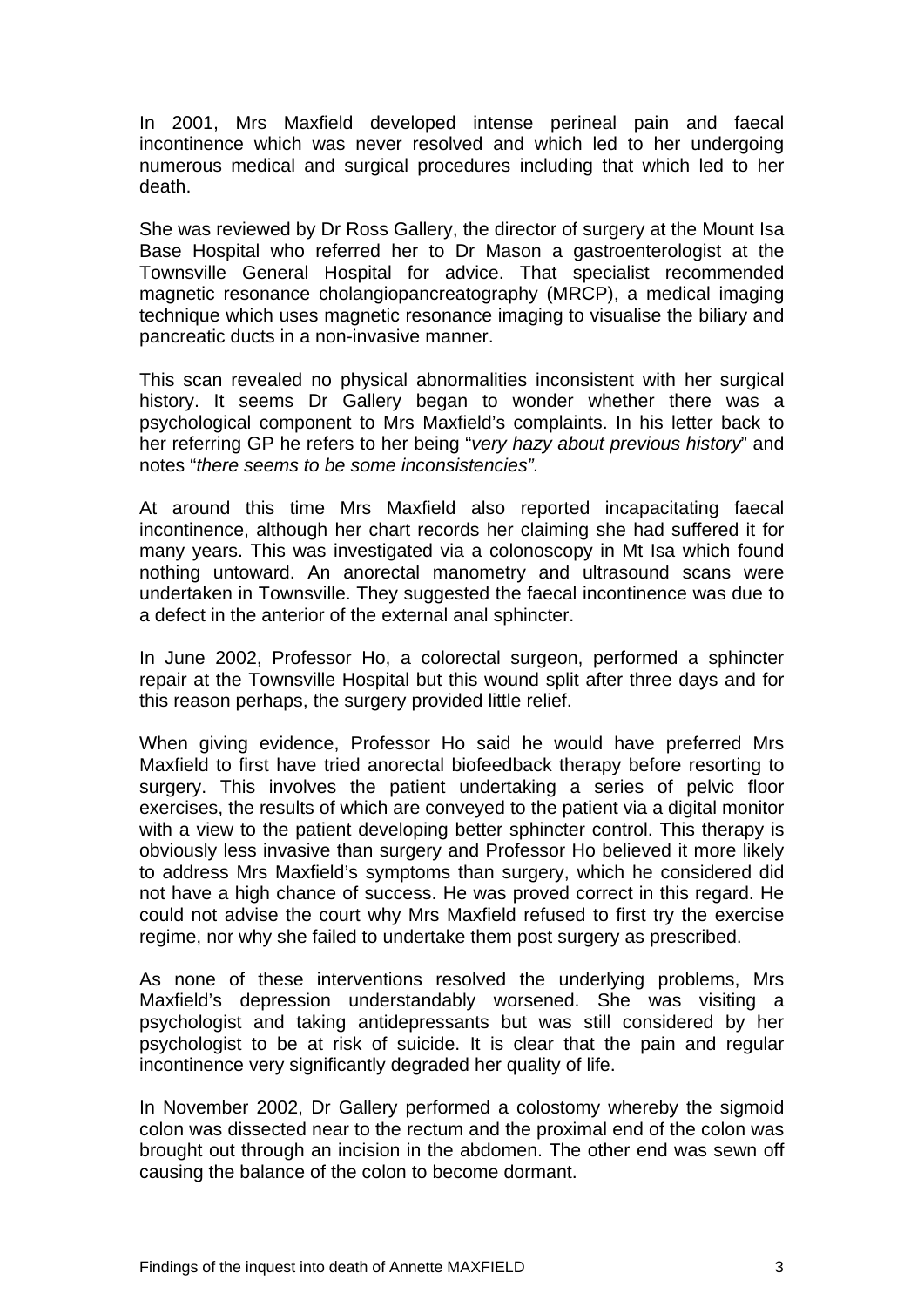<span id="page-5-0"></span>It seemed that Mrs Maxfield recovered well from the colonoscopy and obviously it addressed the faecal incontinence. However, she then developed quite severe upper quadrant pain, increased heartburn and waterbrash – the spontaneous flooding of the mouth with a clear salty fluid.

In order to explore these new symptoms a gastroscopy was performed at the Mount Isa Hospital in December 2002. This involved inserting a flexible tube with a camera and light into the stomach. It provided no explanation for the symptoms.

The colostomy did not resolve the severe pain Mrs Maxfield suffered in her lower abdomen. When examined by Dr Gallery in August 2003 Mrs Maxfield was found to have an unusually tight band of sphinctal muscle in her anus. This led Dr Gallery to conclude that a division of the anterior anal band could prove palliative.

This option was discussed with her in September 2003. She was advised that it was irreversible but as the colostomy had been successful and was by this stage accepted as a permanent arrangement this did not pose a problem.

Accordingly, the procedure was undertaken on 13 October 2003.

In December of that year Mrs Maxfield was also seen by Professor Rane, a gynaecologist, in relation to pelvic pain but nothing conclusive was discovered.

#### *The decision to excise the anus and rectum*

Mrs Maxfield was next seen by Dr Gallery on 16 January 2004 where she again presented as very depressed and complaining of intense pain and tenderness in her perineum. He therefore considered whether further surgery should take place and sought advice from Professor Ho in relation to this proposal. In the referral letter, Dr Gallery admitted he was at a loss to explain her symptoms and queried whether they had a psychological component.

Dr Gallery concluded the letter by seeking Professor Ho's assessment of whether an abdominal perineal excision should be undertaken and if so whether it should be done in Mt Isa.

Professor Ho gave a conditional affirmative response to the first question and did not answer the second.

Professor Ho saw Mrs Maxfield in Townsville in March 2004 but was not able to properly examine her because of the acute tenderness in her peri-anal area that prevented him from even touching it. Nevertheless, in his written response to Dr Gallery he agreed an abdominal perineal resection was the most appropriate option. He did however suggest a number of tests be undertaken first to exclude possible causes for her pain that might best be treated by other measures. Specifically, he suggested:-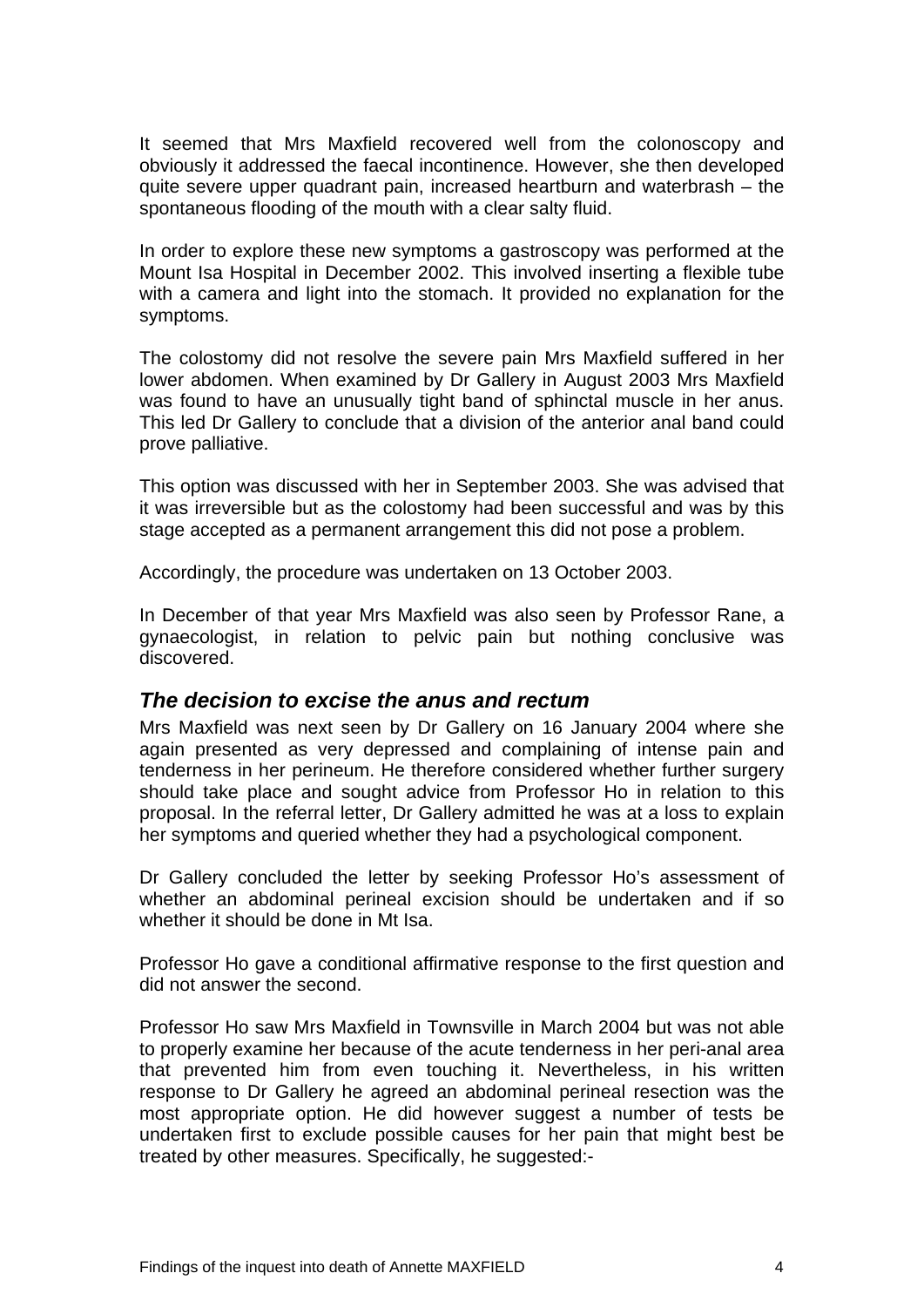- a further colonoscopy to exclude the possibility of inflammatory bowel disease – namely Crohn's disease or ulcerative colitis;
- an MRI to exclude the possibility of a tumour; and
- a psychiatric review to ensure she fully understood the risk of persisting perineal pain even after the radical surgery that was being considered.

Professor Ho claims he discussed with Mrs Maxfield other options such as the anorectal biofeedback therapy and/or attendance at a pain clinic but she was adamant she only wanted surgery.

Professor Ho's preparedness to recommend this course seems at odds with his evidence about its prospects. During the inquest he said variously that it was not his preferred choice, that it was not likely to address her symptoms; that it was possible it would; that it was probable it would; that the chances of it doing so were not more than 60% and that he would not strongly disagree with it. However in his last advice to Dr Gallery on the issue he wrote, "*I agree with you the best option under these circumstances would be the removal of the rectal stump"*.

His position seems to be that it was likely Mrs Maxfield had some sort of inflammation or infection in her peri-anal area and in view of her extreme pain and her unwillingness to attempt any other remedies, the excision of the anus and rectum was not unreasonable.

On 16 April 2004 Dr Gallery again saw Mrs Maxfield. On that day he also received a letter from the psychologist she had been seeing for some two years, Rebecca Johnston. Ms Johnston confirmed that Mrs Maxfield "*understands the further medical procedure will not guarantee any relief from the pain she now experiences*" and that "*she has been told that the procedure may even make her condition worse".* However, in view of Mrs Maxfield telling Ms Johnston that her current condition was intolerable, her psychologist indicated that Mrs Maxfield wanted to proceed with the procedure.

A colonoscopy was undertaken on 16 June 2004. Although it showed some "*patchy colitis*" it did not explain the extent of Mrs Maxfield's severe pain. Attempts were made to redress this by way of Colifoam enemas without success.

When she next saw Dr Gallery on 3 August 2004, Mrs Maxfield apparently expressed her keenness to have the radical perineal resection – the removal of the rectal stump or APER – undertaken as soon as possible.

In August 2004, Professor Ho confirmed the MRI showed no indication of cancer. While it became apparent during the inquest that Professor Ho might have passed on slightly inaccurate information relayed verbally to him by the radiologist who interpreted the MRI, I consider this was of no significance. On the crucial question of whether the surgery should proceed, he wrote, as I have quoted above, that it was the best option.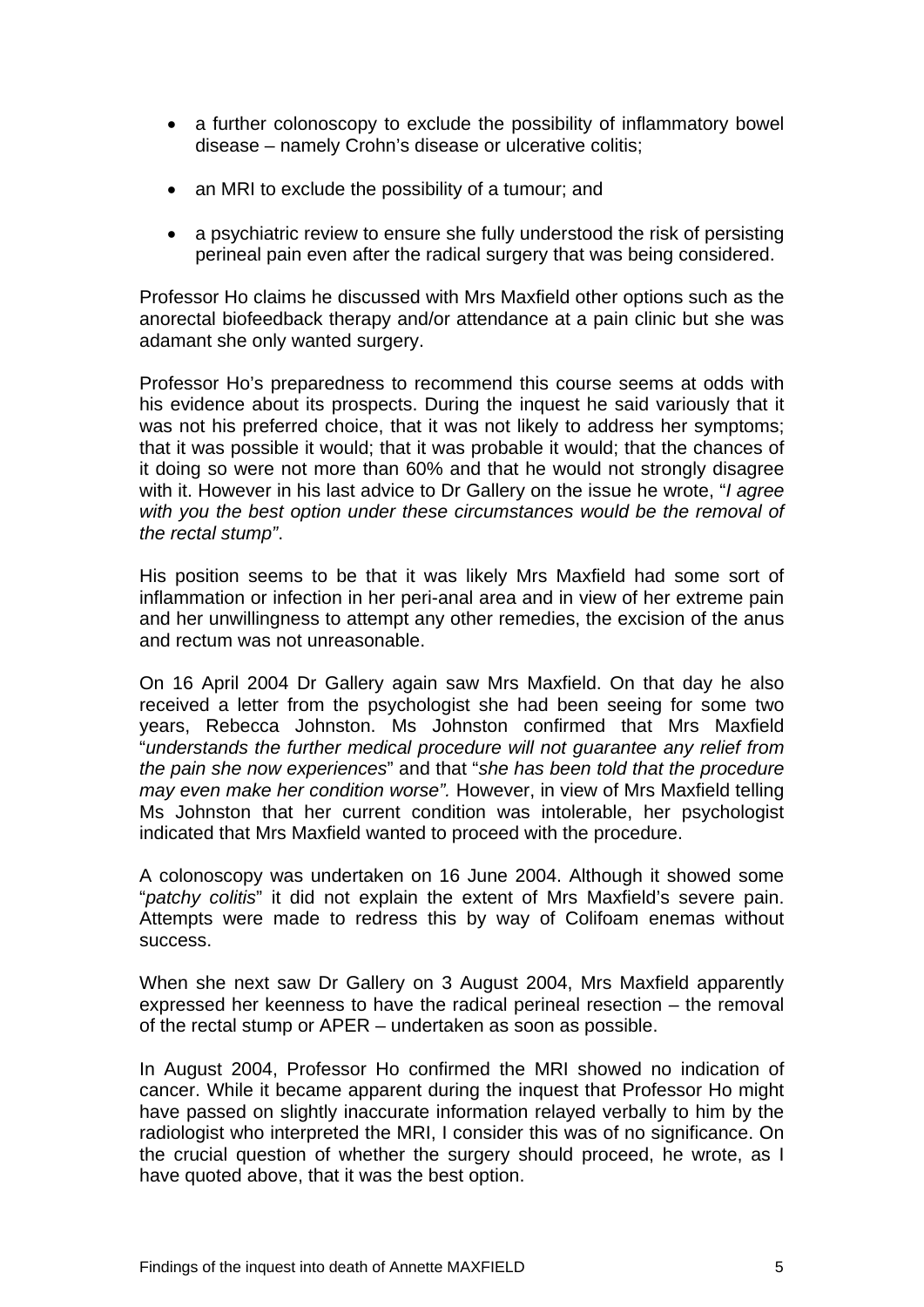<span id="page-7-0"></span>Dr Gallery said in evidence that he recognised the excision of the anus and rectum was unusual and he was not overly confident it would succeed in eliminating Mrs Maxfield's pain but he considered it was the only thing he could offer a desperate patient. He claims he considered that Professor Ho would have canvassed involving a pain management specialist if naturopathic pain was likely to be involved. Dr Gallery expressed little confidence in a psychiatrist being able to diagnose or treat psychogenic pain.

Although he later sought to qualify it, in a letter to the Mt Isa coroner Dr Gallery wrote *"I was not at all keen to embark on this surgery, but I allowed myself to be persuaded".* After hearing all of the evidence, I consider that might be the most accurate statement about how the surgery came to be performed.

Dr Gallery was under a lot of pressure to do something about Mrs Maxfield's complaint; he considered that as a surgeon all he could offer was surgery. And so on 24 November 2004, Mrs Maxfield was admitted for the APER.

#### *Conclusion*

An APER is radical, irreversible surgery usually only undertaken because of extensive malignancy that can not otherwise be addressed. There was no such need in this case; rather the excision was undertaken because of continuing, severe pain the cause of which had not been established. Conversely, as a colostomy had already rendered the remaining colon and rectum obsolete, it could be argued the surgery was not as significant as in the more usual cases.

Professor Ho stipulated three steps that should in his view have been undertaken before the surgery. The two further tests for physical explanations of the pain were pursued with negative results. The third precondition, a psychiatric review was undertaken in a limited fashion that focussed only on whether the patient was giving informed consent.

I have no doubt Mrs Maxfield was made aware the procedure might not eliminate her pain but she nonetheless enthusiastically embraced it in the hope it would relieve the agony and inconvenience she continued to suffer after the colostomy had addressed her faecal incontinence.

However, having regard to the extensive abdominal surgery the patient had undergone and the doubts Dr Gallery and others had expressed about an inconsistent history, changing symptoms and pseudo distensions, exploration of whether there were neuropathic and/or psychogenic components to the pain she suffered may have been appropriate. When no physiological cause for the pain was ever established, it is surprising that no pain management specialist was consulted.

As mentioned above, neither Dr Gallery nor Professor Ho considered it likely the procedure would achieve its purpose.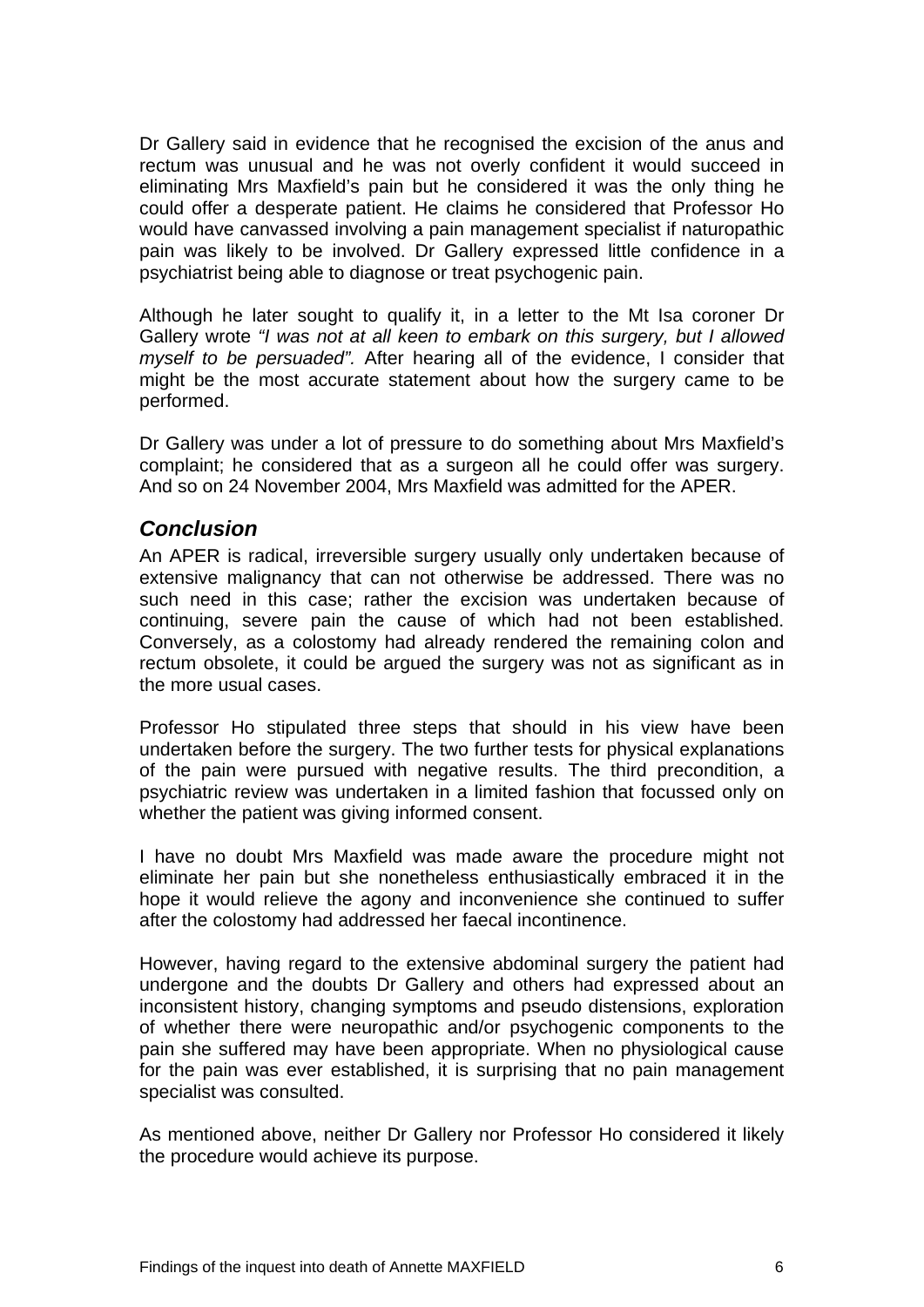<span id="page-8-0"></span>The two experts consulted by the court, Dr Andrew Bell and Dr Tony Green had slightly different views. Dr Green said he considered the prospect of the operation resolving the pain were not good but it was a decision Dr Gallery was entitled to make.

Dr Bell considered the procedure would eliminate the anal pain because the anus would be removed, but he considered that having regard to Mrs Maxfield's history, further pain was likely to develop in some other organ.

Dr Bell rejected each of Dr Gallery's explanations as to the likely cause of the pain and his reasons for agreeing to perform the operation both severally and collectively. He said in his view the decision to undertake the procedure when the aetiology of the problem had not been established was unwise and an error of judgement. In his view, Mrs Maxfield's pain was a symptom, not a diagnosis and until one was established, he considered Dr Gallery should have continued exploring other options to reduce or manage the pain rather than resorting to radical surgery. For example, he considered the patient should have had a psychological examination.

The alternative to surgery was not, as counsel for Dr Gallery submits, to do nothing. Rather, attempts should have been made to manage the pain while an explanation for its cause continued.

None of the doctors who gave evidence had ever performed the operation to reduce or eliminate pain from an undiagnosed disease or condition and none of them was aware of any other practitioner doing so.

Undoubtedly, Mrs Maxfield pressured and pleaded with Dr Gallery to do the operation, but that is not in my view a sufficient answer. Patients have the right to refuse treatment medical practitioners recommend; they do not have the right to demand treatment that practitioners do not believe is warranted.

Dr Bell suggested that he could not definitely say the operation should not have been done because he was not the treating practitioner. With all due respect, taken to its logical conclusion that would mean no treatment could ever be sanctioned unless the treating practitioner agreed it was in error. I believe we have moved on from the notion that only a doctor and his/her patient can critique health care. In this case the independent specialist expert consulted by the court who has undertaken between 300 and 500 such procedures rejected each of the explanations given by the treating doctor to justify the procedure and said he would not have done the APER on Mrs Maxfield. In those circumstances, I am of the view I can conclude the decision to proceed with the operation was inappropriate and an error of judgement.

# **Should the procedure have been attempted at Mt Isa Hospital?**

As mentioned earlier, when Dr Gallery wrote to Professor Ho seeking advice as to whether Mrs Maxfield should undergo an anoperineal excision, he also asked whether it should be done in Mt Isa. He explained in evidence that he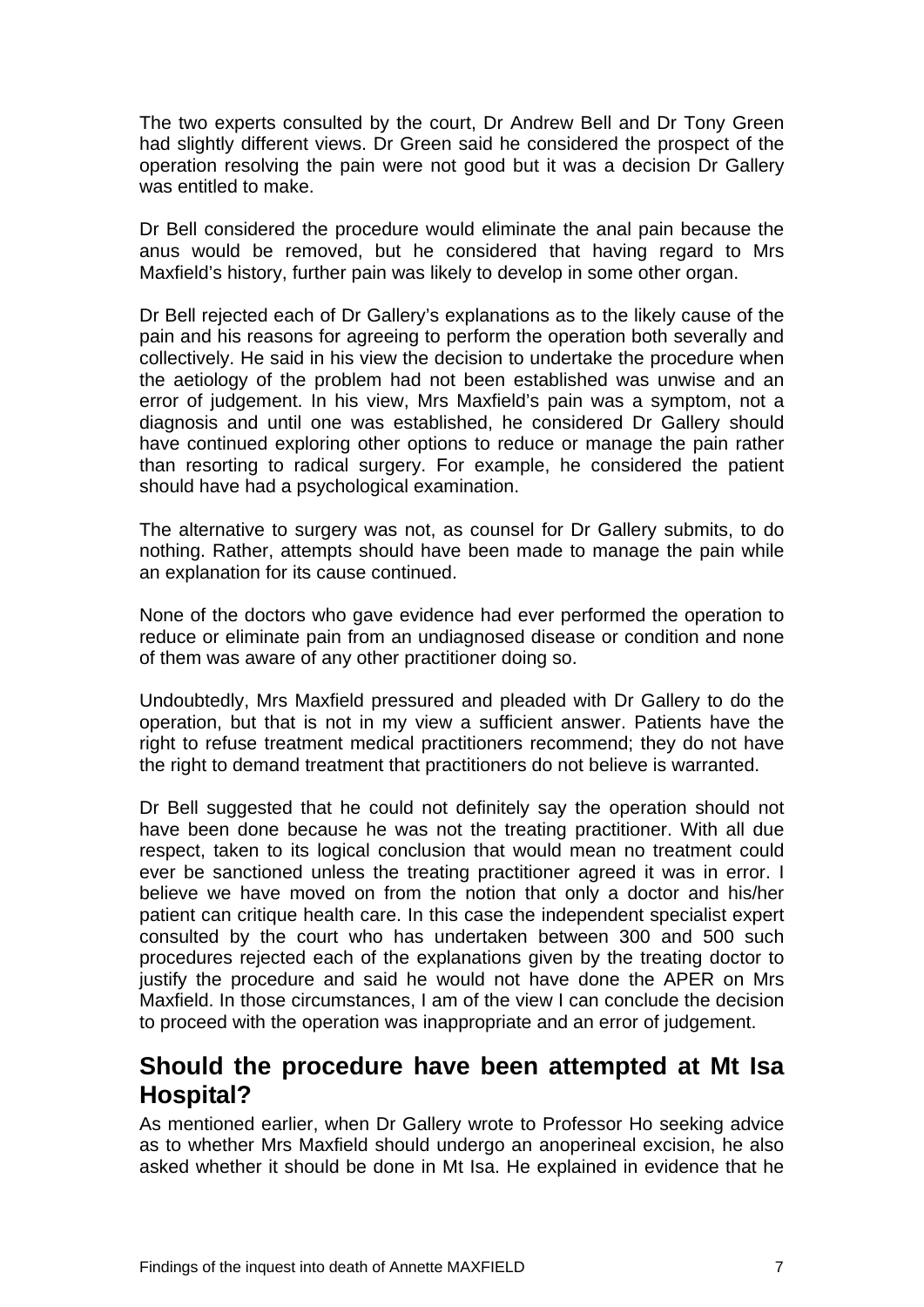was intending to indicate to Professor Ho that he would do the procedure if the specialist thought that was appropriate. "*I didn't want him to think I was dumping her on him"* Dr Gallery explained.

Professor Ho said in evidence the absence in his letter to Dr Gallery of any response to Dr Gallery's query was the result of that issue being resolved in a telephone conversation in which Dr Gallery assured him he was sufficiently experienced and had the necessary support. Professor Ho said it was not his place to question Dr Gallery's assessment of these issues. It is disappointing he did not engage more constructively. Professor Ho was in a position to suggest more appropriate venues and surgeons for the undertaking of the procedure, if it was to go ahead.

Dr Gallery says he does not remember that conversation but concedes it may have occurred. He says he had done this procedure about 30 times in his 30 years as a surgeon and perhaps another 20 closely related operations. He had undertaken the procedure most recently about two years before he performed it on Mrs Maxfield. He considers he had sufficient knowledge and experience to undertake it but says he had concerns about the level of ICU support available in Mt Isa and whether the other staff were sufficiently experienced to adequately manage the anaesthetics and ventilation, and whether sufficient blood products would be on hand.

As will become apparent, his concerns in this regard were well founded. However, as is already obvious, Dr Gallery did not allow these reservations to deter him from proceeding.

The doctor who anesthetised Mrs Maxfield was Dr Louis Peachy. He was a general practitioner with a fellowship of the Australian College of Rural and Remote Medicine. He was a medical educator at the Mount Isa Centre for Rural and Remote Health. That appointment allowed him a 20% clinical load which he undertook by acting as an anaesthetist one day a week at the Mount Isa Base Hospital. Although he had considerable experience in anaesthetising patients in rural hospitals he was not a specialist anaesthetist. He had once been involved in providing anaesthetic cover for an APER in about 1996. He said in evidence that Mrs Maxfield's operation was the most major surgery for which he had been responsible for many years.

To assist him Dr Galley had only a second year junior house officer; that is a doctor with two years post university experience. Dr Peachey had a similarly junior doctor as his assistant.

Mt Isa Hospital had a ward referred to as an intensive care unit; however it would have been more accurately described as a high dependency unit. None of the usual specialists one would expect to find in an ICU were on hand.

Dr James Troup, the deputy director of anaesthesia and peri-operative medicine at the Royal Brisbane and Women's Hospital, provided independent expert evidence in this matter. He said in his report to the court, "I *would expect it* (the APER) *to be performed by an experienced surgeon with an*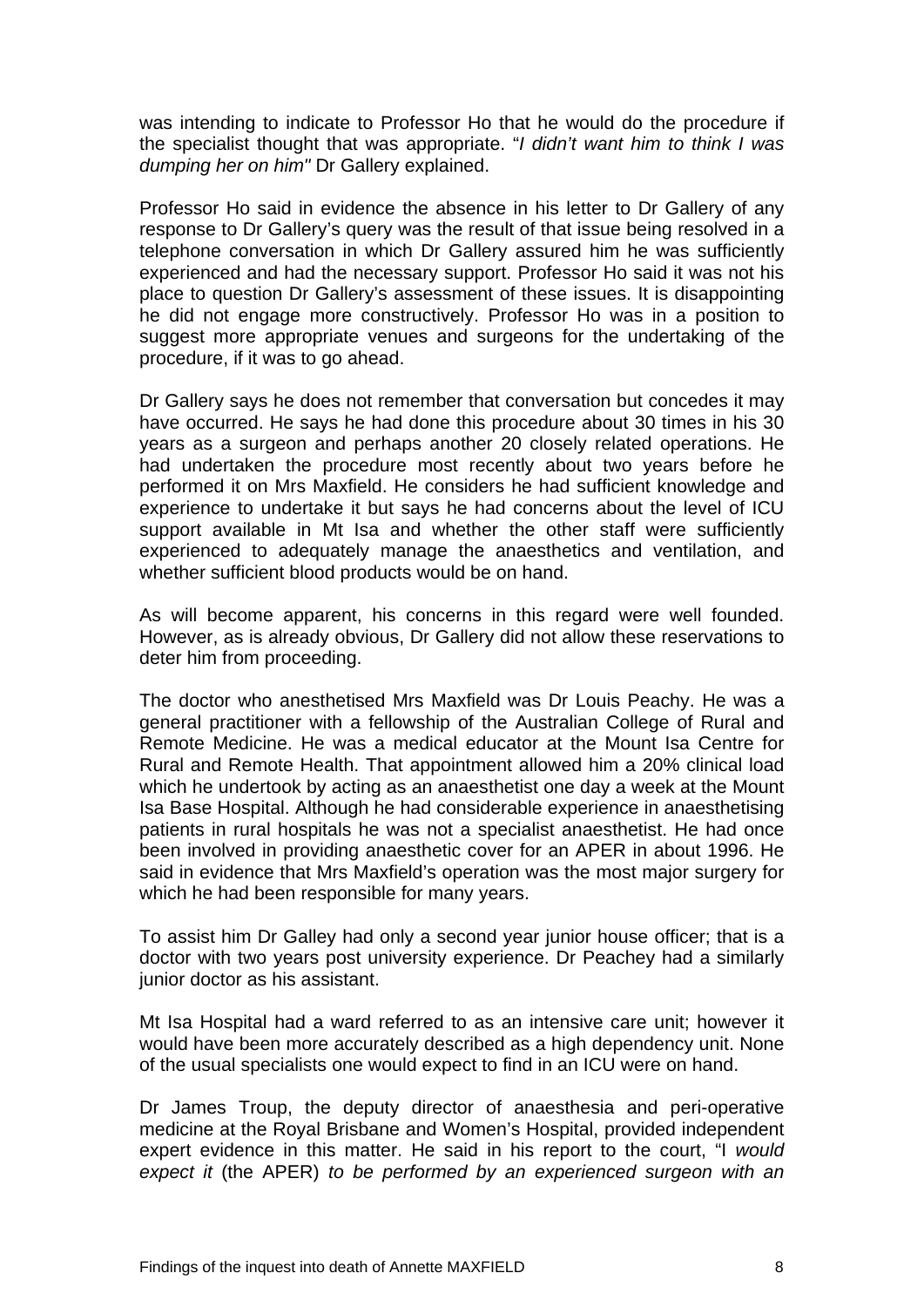<span id="page-10-0"></span>*experienced anaesthetist, in a centre which can cope with major blood loss and possible postoperative intensive care".* He confirmed that position when he gave oral evidence and said he was concerned the procedure was undertaken without a specialist anaesthetist being involved. He was of the view that serious blood loss was a real possibility. The operation should, in his view, only have been undertaken at a facility where the staff were sufficiently experienced, the equipment sufficiently sophisticated and resources on hand to cope with that.

Dr Bell said that the literature demonstrates the variables which correlate with success of high risk surgery are the frequency with which the practitioner has done the procedure and the frequency with which it is done in the facility in question. In this case, Dr Gallery's average of doing only one APER per year combined with the low volume of such surgery in Mt Isa indicates a good outcome was less likely than had either of those variables been high. Counsel for Dr Gallery submitted that these studies related to surgery for cancer and had no application to surgery undertaken for other reasons. I did not understand that to be the effect of Dr Bell's evidence and see no reason to presume the logic of the thesis would be so confined.

Professor Ho thought a surgeon would need to do about 20 similar operations per year to maintain sufficient currency in abdominal rectal surgery in order to safely undertake an APER.

Dr Bell also considered it was unreasonable to expect a general practitioner, even one with the extensive experience in anaesthetics of Dr Peachey, to be the doctor responsible for the anaesthesia in such major surgery.

An aspect of the case which was not explained was why the then recently arrived director of anaesthetics, who was a specialist, did not provide the anaesthetic cover rather than the much less qualified Dr Peachey.

## *Conclusion*

I am of the view that Dr Gallery made an error of judgment in deciding to undertake such significant elective surgery at the Mt Isa Hospital. I consider he, the anaesthetist, Dr Peachey and the support staff had insufficient or insufficiently recent experience in the procedure and in dealing with the complications that could reasonably have been foreseen. It must be stressed that Mrs Maxfield placed considerable pressure on Dr Gallery to do the procedure. She had previously had a bad experience with Professor Ho and did not want the procedure done in Townsville. However, there was no medical reason why it had to be done urgently. Dr Gallery should have insisted that if the procedure were to be done, Mrs Maxfield have it done at a more suitable facility.

There were at the time no policies in place in the hospital which stipulated which procedures could be done there. Dr Coffey, the executive director of medical services since appointed, in a statement to the court, said this had now been rectified by the adoption of a clinical services framework which describes the types of services that may be performed. It is framed with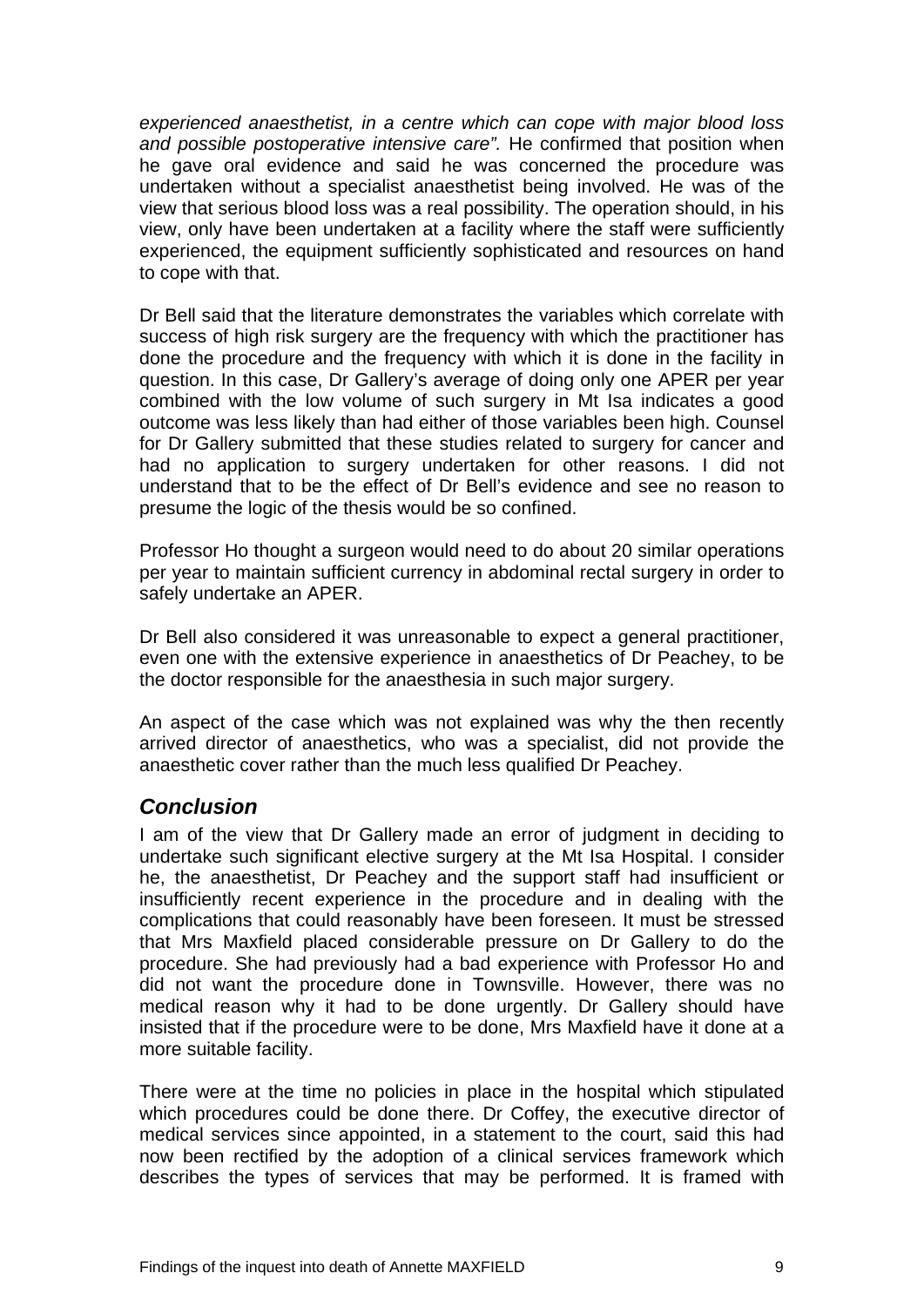<span id="page-11-0"></span>reference to the seniority and experience of the staff employed at the hospital. Currently, this approach means that no elective open abdominal surgery is undertaken, other than caesarean sections.

# **Was the care provided of an appropriate standard?**

I am of the view this question can best be addressed in five stages.

- Was the preoperative assessment appropriate?
- Was the intra operative anaesthesia appropriate?
- Was the surgery done appropriately?
- What caused the haemorrhage? and
- Did those involved respond to the haemorrhage adequately?

#### *Adequacy of preoperative assessment*

Mrs Maxfield attended at the hospital two days before the operation for a preoperative assessment. From the form completed during that process it is obvious that her vital signs were measured, a brief history of her past operations were recorded and her current medications were noted. It recorded she took alcohol everyday and that she was "*fit*". No blood tests or blood matching was ordered.

On 24 November Mrs Maxfield arrived at the hospital at about 7.00am as arranged. Again her vital signs were noted and it was recorded she "*has heavy intake of alcohol – ethnol 55oz daily average everyday".* 

At about 9.45, Dr Peachey who was to anaesthetise Mrs Maxfield examined her and took a brief history. He was aware she had undergone a number of surgical procedures in the recent past and had not had any adverse reaction to the anaesthetic. She reminded him that when he had done the anaesthetics for her colonoscopy, he had trouble inserting a cannula. He did not read her charts and did not review the results of her preoperative assessment done two days earlier or the admission notes made earlier in the day. He recorded her as being a "*regular social*" drinker which he explained to the court he interpreted as a couple of drinks every couple of days. Had he known what she had told the admission nurse, Dr Peachey says he would have considered ordering a liver function test.

Dr Peachey did not order any blood tests to establish her haemoglobin levels, or her electrolyte levels. He did not seek to establish a coagulation profile nor send any blood for a group and hold which would have enabled speedy cross matching if that became necessary. According to Dr Troup, these are all things that should have been done as a matter of course when such major surgery was about to be undertaken.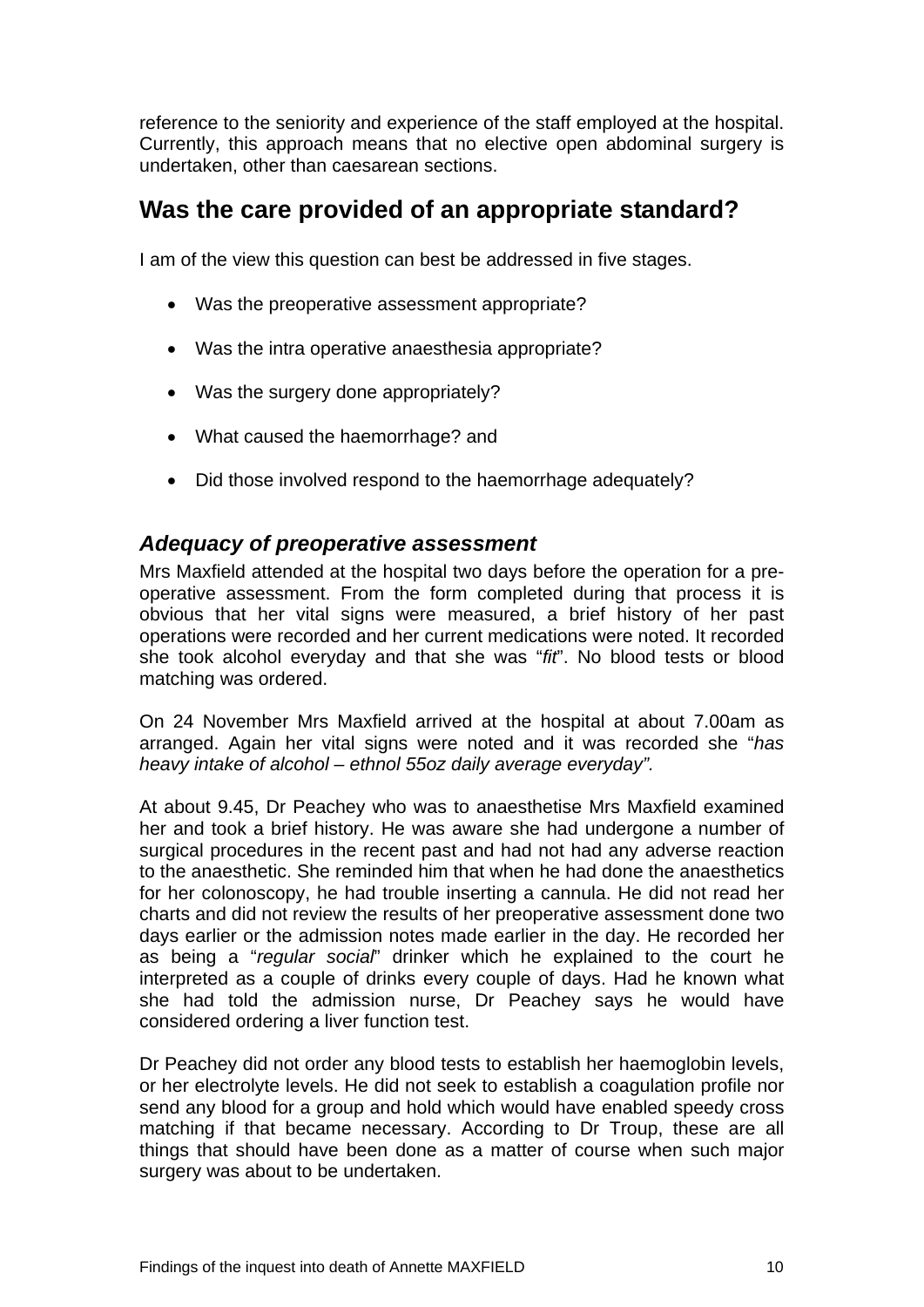<span id="page-12-0"></span>As had occurred on a previous occasion, Dr Peachy had trouble obtaining intravenous access in Mrs Maxfield's arms. After failing in this regard, he inserted a central venous catheter in the right internal jugular vein.

He did not insert an arterial line; another failing that Dr Troup considered severely compromised his ability to monitor vital signs when Mrs Maxfield's blood pressure plummeted.

Dr Peachey accepts these criticisms and could not explain why he did not undertake these tests other than oversight and the lack of any clear policies or professional leadership in the anaesthetics department of the hospital. It seems the department had been relying on locums for some time and a new director had only recently arrived.

Dr Troup was of the view that these omissions deprived Dr Peachey of information he needed to consider when the emergency developed and delayed his response.

#### *Conclusion*

I accept, as does Dr Peachey, that he made a number of serious oversights in the preoperative assessment of Mrs Maxfield and that he failed to monitor aspects of her condition relevant to the response to the emergency which ensued. It is possible that had he undertaken the tests and other steps that a competent general practitioner providing anaesthetic cover would be expected to, his ability to respond to that emergency may have been improved. It seems likely however, this would not have altered the outcome.

It is suggested by his counsel that because Dr Peachey did not undertake the initial pre-operative assessment he should not be held accountable for its inadequacies. With respect, in my view it is his responsibility to ensure that an appropriate assessment has been done or do it himself. Dr Peachey gave evidence he did not even read the report of that assessment. If a lack of time means that matters essential to a safe procedure can not be done, the procedure, when it is not a response to an emergency, should be postponed.

#### *Adequacy of intra-operative anaesthesia*

The anaesthetics commenced at about 11.50am. Dr Troup considers Dr Peachey administered appropriate anaesthetic agents in reasonable quantities. He also considers that anaesthesia was maintained by means appropriate for the planned operation. He was however critical of the failure to record central venous pressure and end tidal carbon dioxide during the course of the operation.

## *Conclusion*

Apart from the issues referred to by Dr Troup, I am of the view the intraoperative anaesthesia was adequately managed by Dr Peachey.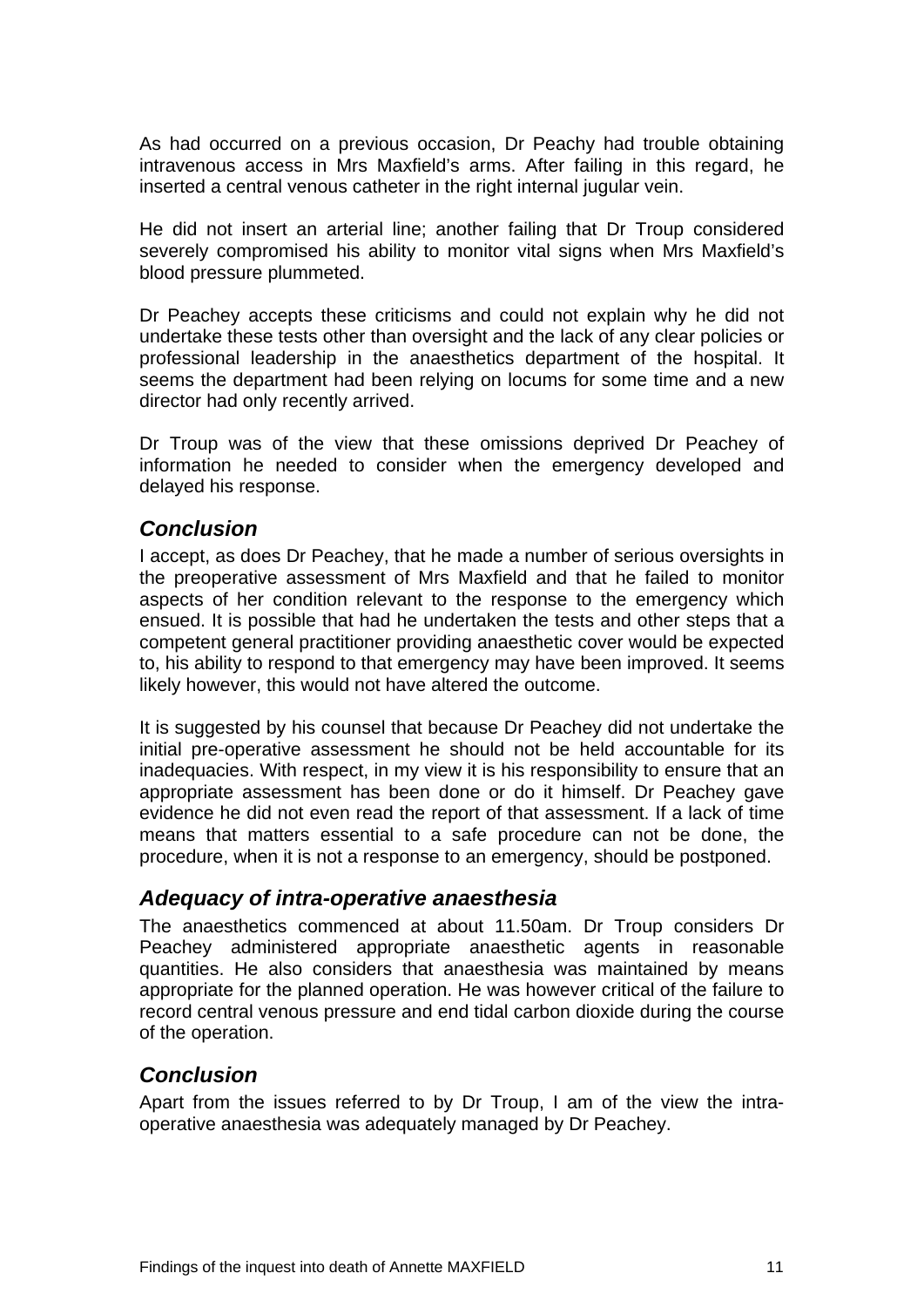#### <span id="page-13-0"></span>*Was the surgery done appropriately?*

The operation commenced at around 12.10pm. Dr Gallery says he planned to excise the anus, rectum and remnant sigmoid colon via a peri-anal incision and only make an incision in the abdomen, if he was unable to complete the operation from below. He says he had used this approach on one or two occasions before.

He says he commenced by making incisions on the anterior and posterior sides of the anus. He developed these along each side of the rectum and maintained vision of the surgical plane by deploying purpose specific retractors.

Dr Gallery says he encountered no difficulty separating the posterior wall of the rectum from the Waldeyer's facia that attaches it via the periosteum lining to the anterior face of the sacrum. He says he had sufficient view of where he was working to do so safely and that he kept close to the bowel which he believed reduced the likelihood of his severing unseen blood vessels.

The anterior face of the rectum was also mobilised without difficulty as he worked his way up the posterior wall of the vagina, past the uterus.

Dr Gallery says that only after he completed the division of the Waldeyer's facia and had progressed adjacent to the promontory of the sacrum did he become concerned he could not safely proceed further because he could not clearly see where he was working. His operation report notes *"approx 30 – 40 cm mobilised from below without approaching the closed end of the rectal stump".* 

He therefore, in his words to the Mt Isa coroner, "*capitulated*" and temporarily closed the perineal wound and made an abdominal incision. This was about an hour after the operation commenced.

Dr Gallery says that with relative ease he overcame some adhesions in the upper pelvis and was able to free the distal sigmoid colon attached to the rectum and divide all vessels and tissue tethering the rectum. This also took in the vicinity of an hour.

When Dr Galley returned to the perineal wound to remove the now freed bowel, he says he was surprised to find considerable bleeding which, when he removed the specimen, he could see welling up in the hollow of the pre sacrum.

I shall return to the possible causes of this bleeding and a critique of the attempts to stem it after I discuss the appropriateness of the surgery thus far described.

The more usual approach to an APER is to first undertake an abdominal incision through which the sigmoid colon and upper rectum are mobilised, before making a perineal incision to divide the remaining tissue and deliver the specimen.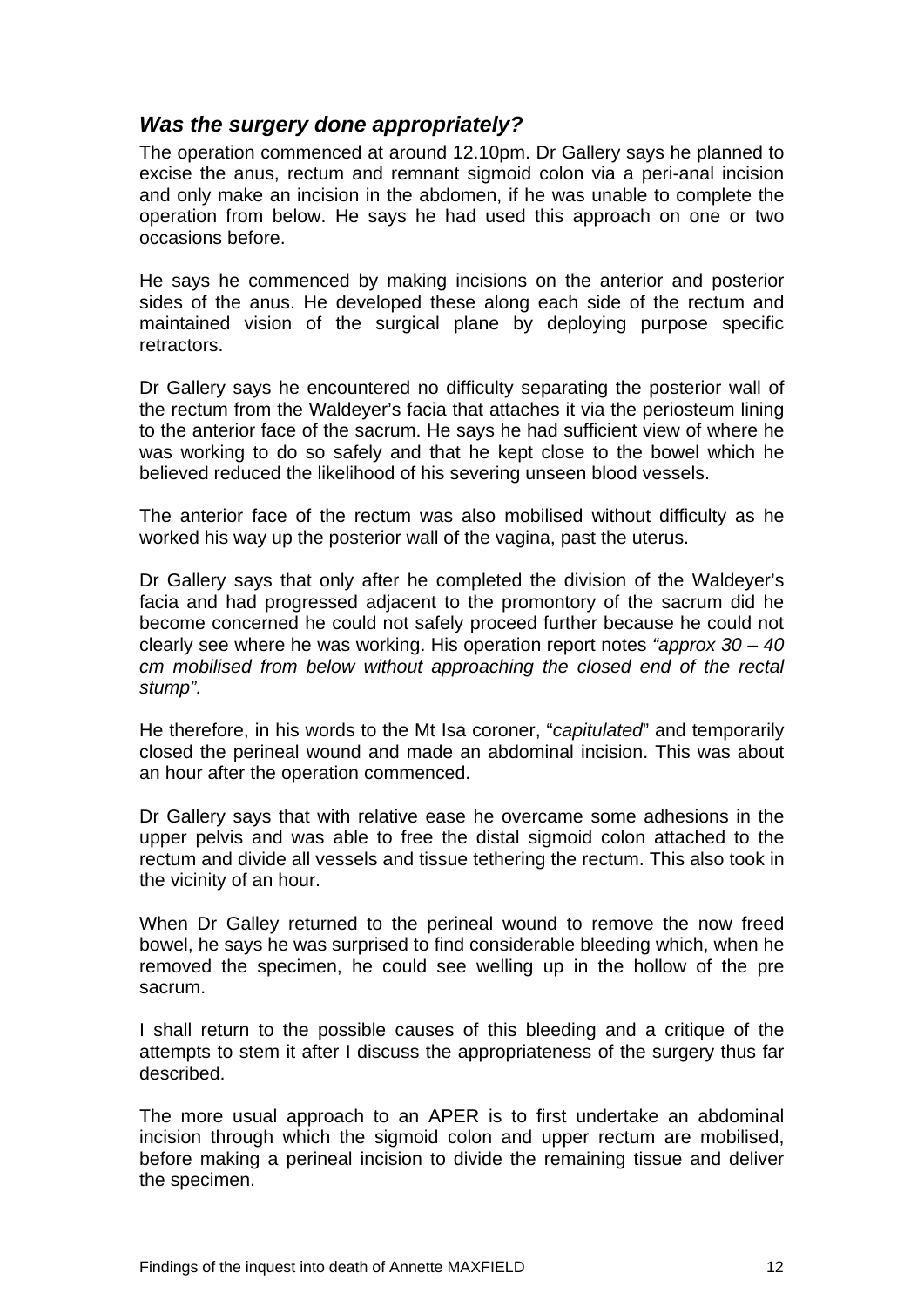Dr Gallery's reasons for departing from the usual approach were:

- his desire to avoid another incision if this was possible, sparing the patient the risks of another wound;
- his belief that with careful positioning of the patient and the use of the Lloyd–Davies retractors he could safely remove all of the tissue by dividing it from the connecting tissue from below;
- his desire to avoid the difficulty of dividing the adhesions in the abdomen resulting from previous surgery;
- even though when he fashioned the colonoscopy, Dr Gallery anticipated the possibility of rejoining the colon and so he "*didn't pursue the rectum deep into the pelvis"* and is not likely to have divided the inferior mesenteric artery, he claims he anticipated that the remnant sigmoid colon may have shrunk down into the pelvis making its removal without an abdominal incision possible;
- his belief that even though a better view can be had from above he does not accept this reduced the likelihood of unintended insult to vascular vessels; and
- it is easier to pack the pelvis if bleeding does occur.

Neither Professor Ho, Dr Green nor Dr Bell has ever attempted an APER with this approach and Dr Bell is adamant that no recognized colo-rectal surgeon of whom he is aware does so.

Dr Green was of the view that so long as the surgeon did not proceed further than he could safely, there was no problem with this approach. He suggested there was nothing to lose by starting with the perineal approach and switching to the abdomen if that became necessary. In his opinion a surgeon could dissect up to 15 centimetres upwards from the anus relying on feel as much as sight and by pulling the rectum downwards increase the upwards range of dissection. However, when asked where this would be on the dissection diagrams tendered in evidence he indicated a point in the mid to lower rectum.

Dr Bell was adamant the procedure should be undertaken by first making an abdominal incision and the freeing of the sigmoid colon and upper rectum as far as this could safely be done from that approach. Only when that had been done should a perineal incision be made. The surgeon should develop the incision up to the pelvic floor adjacent to the coccyx and work his finger around behind the rectum while his assistant moved the mobilised upper rectum to one side to give the surgeon greater access to the other side. Dr Bell said he did not believe a surgeon working from the perineal approach could see more than 5cm from the pelvic floor.

In relation to Dr Gallery's reasons for the perineal approach Dr Bell said:-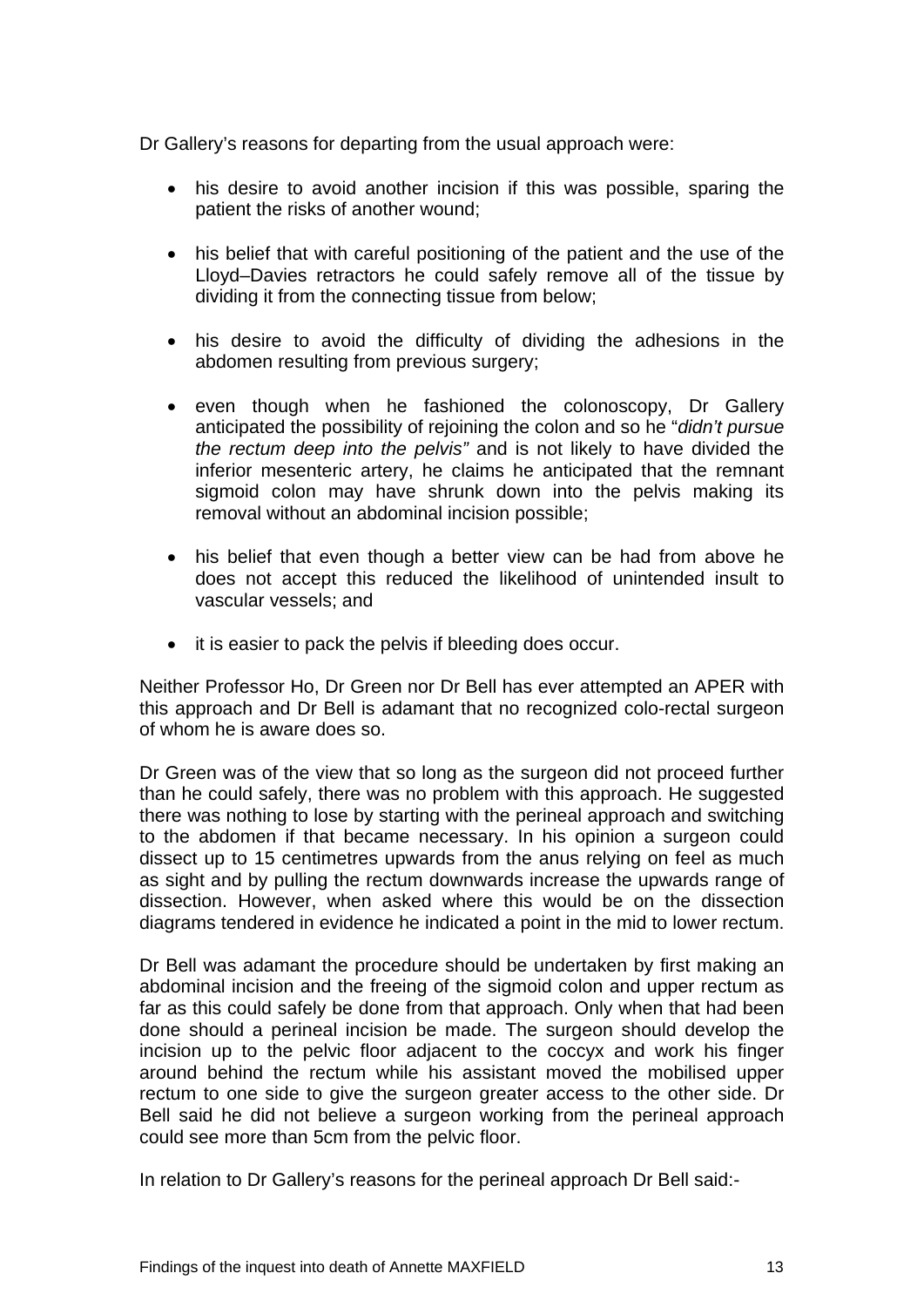- dividing adhesions is a regular task for abdominal surgeons and rarely poses a problem, as indeed turned out to be the case here;
- it was inevitable that tissue would need to be excised from the abdominal cavity and that could not be achieved from below;
- excision of the rectal stump was never likely to be achieved relying only on a perineal approach and considering that it could showed error of judgement;
- it was not appropriate to start from below because the Waldeyer's fascia should be divided from above and 80 to 90% of the rectum could be freed and then leverage applied from above to assist with the freeing of the lower rectum;
- a surgeon could not hope that by dissecting along the bowel he or she would avoid vascular structures as that would necessitate dissecting the meso colon which has numerous blood vessels;
- by striving to excise the whole rectal stump from below the risk of venus assault was greatly increased;
- it was likely that the Waldeyer's facia would deflect the dissection posteriorly resulting in damage to the presacral venous plexus.

Dr Bells' expertise and experience indicates I should prefer his opinion as to what is the appropriate sequencing of the steps in this procedure. I should also accept his opinion that the approach adopted by Dr Gallery was dangerous and unwarranted. Although Dr Green lent some support to Dr Gallery's approach, it was pertinent that neither he nor Professor Ho had ever employed it themselves.

It was submitted by counsel for Dr Gallery that support for his approach could be found in a text written by Dr Golliger published in 1980. With all due respect to Mr Diehm and Dr Golliger, the excerpt tendered contained a fascinating description of the development of colorectal surgery techniques in the 18<sup>th</sup>, 19<sup>th</sup> and early 20<sup>th</sup> centuries. However, I consider the opinions and habits of currently practicing specialists more persuasive than a text written in the 1970s when determining standards appropriate to practice in the 21<sup>st</sup> century.

Nor does the fact that devices have been developed to respond to iatrogenic injury caused when the abdominal approach is used mean that the perineal approach is safer. Rather, it simply confirms this is a high risk procure that must be undertaken by surgeons with current expertise using the best methods.

In answer to the evidence that proceeding from below is unduly risky, Dr Gallery says he only proceeded as far with the perineal approach as he could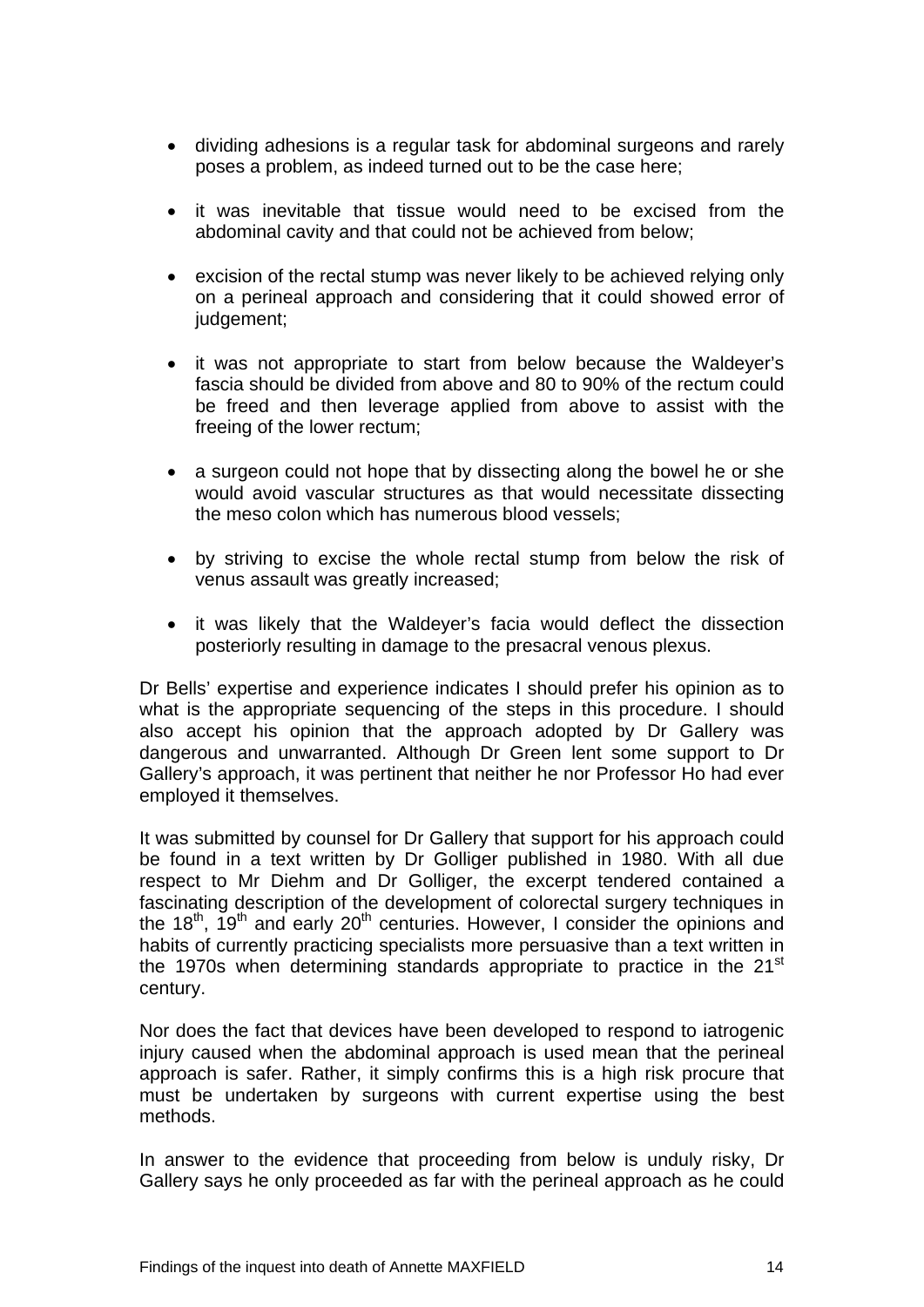<span id="page-16-0"></span>safely see to do so. Dr Bell is adamant that Dr Gallery could not have had sufficient vision to adequately view an incision as deep as that he apparently made.

His counsel's submission that Dr Bell, in effect, can't knock it if he hasn't tried it, ignores Dr Bell's evidence that he refrains from engaging in this approach because he knows from experience that his view is unduly restricted to the extent that proceeding is unsafe.

Dr Gallery's oral evidence on this issue and a number of important other matters varied significantly from that contained in his statement and over the time he was in the witness box. Regrettably, I have concluded that his evidence is not reliable in some respects and I consider some of his statements to be self serving.

## *Conclusion*

I am of the view that the appropriate sequence of steps in this procedure is as described by Dr Bell and that Mrs Maxfield's circumstances did not justify departure from it.

I consider that Dr Gallery, as a result of an error of judgement, attempted to excise the rectal stump via an initial perineal incision and pressed on further than was safe in a futile effort to complete the procedure in this manner. While I acknowledge that when he was unsuccessful he, to use his word, capitulated and made an abdominal incision, I consider he had by then engaged in unnecessarily dangerous surgery.

## *What caused the haemorrhage?*

Dr Gallery's evidence as to whether a surgical error caused the fatal bleeding and if so where and when it occurred vacillated.

- In a letter to the Mt Isa coroner he advised "*the exsanguinating haemorrhage was immediately apparent when it occurred".*
- In his second statement prepared for the inquest he says he was unsure whether it occurred as result of dissection from the perineal or abdominal sites.
- When he gave evidence he said variously;
	- he didn't accept that he necessarily damaged the veins at all and that the bleeding may just have flowed from the rectum separating from the sacrum;
	- a coagulopothy may have been responsible for the usual small veins that are inevitably cut not clotting.
	- the perforation occurred in the middle of the dissection of the Waldeyer's Facia when he was dividing tissue near S2, S3 and S4 (when he was working from the perineal incision).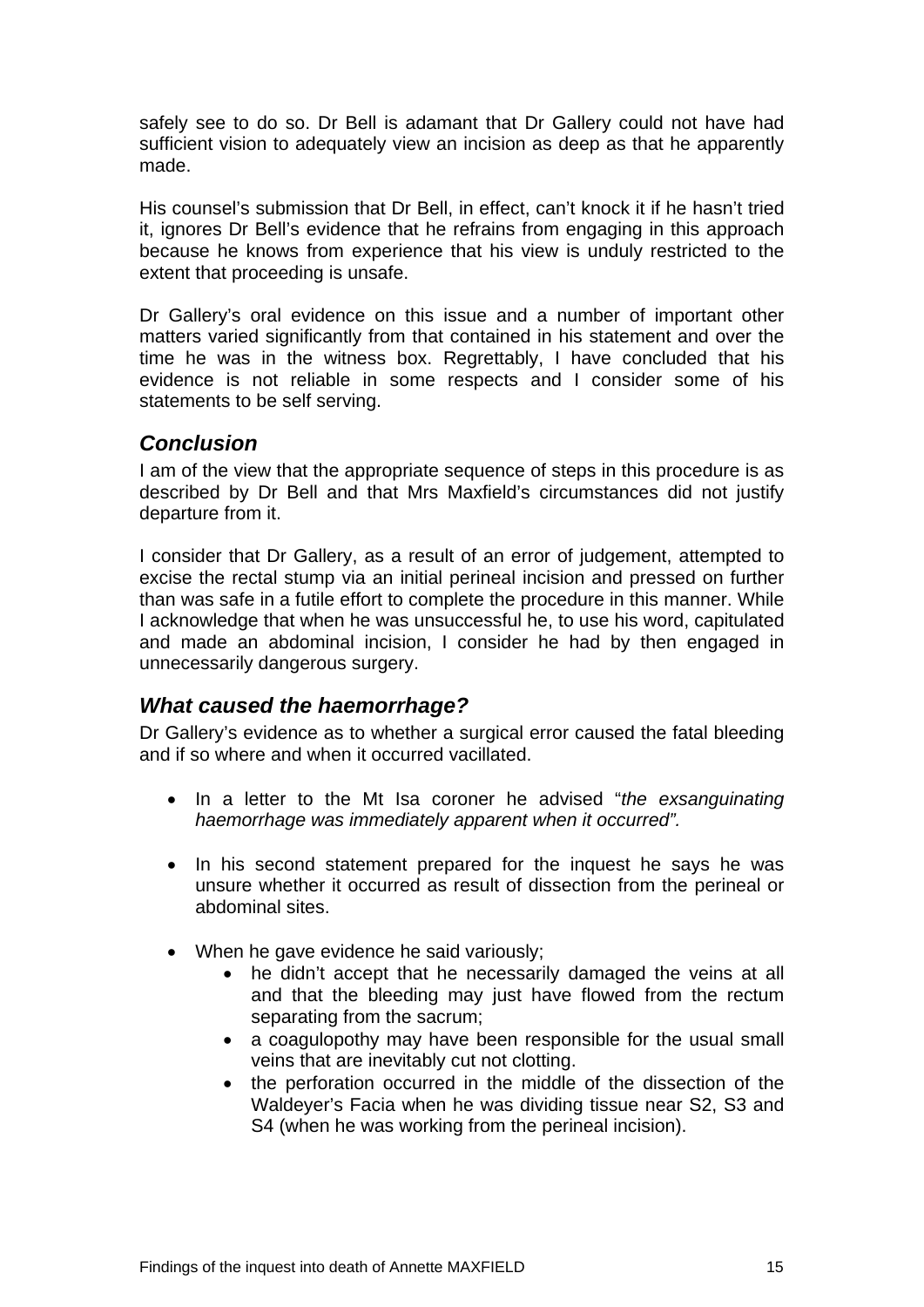<span id="page-17-0"></span>Dr Gallery also conceded that after he left the lower incision he was not in a position to see into that wound which was draped. The bleeding was noticed when he returned to the pelvis to complete the excision. He also acknowledged that although he did not notice the bleeding when he was initially working from the perineal incision it may have occurred at that stage.

During the investigation and initially during the inquest it was assumed the bleeding commenced at about the time Dr Gallery returned to the lower incision and noticed it, because at that stage Mrs Maxfield's blood pressure dropped precipitously from 90/60 at 1.50pm to 60/40 at 2.00pm. However, a more careful examination of the blood pressure as charted reveals it had also dropped to dangerously low levels much earlier.

Between 12.25pm and 12.40pm, Mrs Maxfield's blood pressure diminished from 90/55 to 65/40. It returned to 120/70 for 5 or 10 minutes either side of 1.00pm and then bobbled around between 80/55 and 90/60 before crashing at 2.00pm as described earlier.

The interpretation of this data is complicated by the uncertainty surrounding the fluid intake managed by the anaesthetist during this period. The charts are clearly inaccurate in some respects and difficult to understand. There is also the variation in the anaesthetic agent to consider. It seems the Sevoflurane was running at 2% at 12.15; was reduced to 1.5% at 12.45; increased to 2.5% at 1 o'clock and was titrated back to 1.5% at 1.15pm. This drug can influence blood pressure and so it is difficult to know what part, if any, it played in the variations mentioned earlier. I do not accept Dr Peachey's counsel's submission that Dr Bell attributed the blood pressure variations to this drug. He merely alluded to its possible involvement, as have I.

The other issue that needs to be taken into account when trying to determine when the bleeding commenced is the rate of the blood loss. Dr Bell gave evidence that venous bleeding in the presacral area is not rapid; he suggested 300mls in 15 minutes as a ready guide. He also suggested between one and two litres of blood would need to be lost to explain such a severe drop as that noticed in Mrs Maxfield between 1.00 and 2.00pm.

## *Conclusion*

Because of the complications referred to earlier, I can not be certain about when the haemorrhaging commenced but having regard to:-

- the dangerous level to which Dr Gallery had excised the rectum before he "*capitulated*" and continued the excision from an abdominal incision;
- the drop in blood pressure during the time that he would have been traversing areas known to be adjacent to the vessels later found to be bleeding; and
- his acknowledgment that this could indeed have been when the perforations occurred;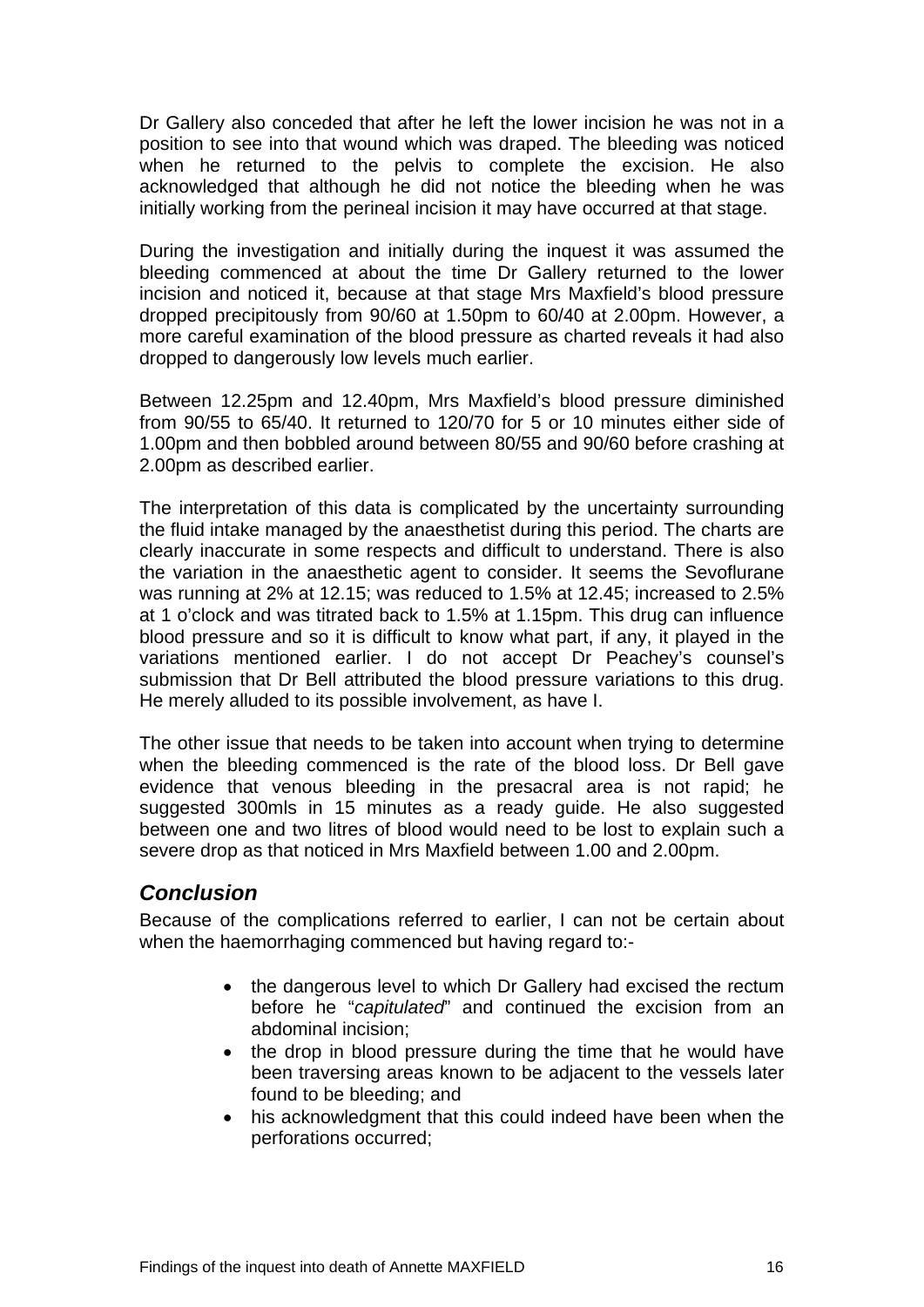<span id="page-18-0"></span>I am more inclined to conclude that the haemorrhaging commenced when Dr Gallery was working from the perineal incision and went unnoticed until he returned to that site, by which time the accumulation of blood made it abundantly apparent and the urgency of the situation was confirmed by the anaesthetist.

#### *Was the response to the haemorrhage adequate?*

Dr Gallery says he became aware of the bleeding when he re-entered the perineal wound, at about which time he was also told by the anaesthetist that Mrs Maxfield's blood pressure was parlous.

He says he completed the removal of the rectum and was then able to see blood welling up in the presacral region. In evidence he said that he was not able to determine with certainty the source of this bleeding. This seems inconsistent with his operation report which includes *"bleeding locate(d) to multiple flimsy wide bore veins in hollow of sacrum".* Dr Gallery explained he assumed the blood was venous because of its colour and the rate it was issuing forth but continued to deny that he could identify the veins from which it was coming even though he acknowledged he applied sutures and forceps to try and stem the bleeding.

He agreed that the location in which the blood was pooling was consistent with it issuing from the presacral venous plexus but also, for a while, suggested other possible sources.

Dr Gallery explained that he applied pressure to the bleeding area with his hands and packs. He says he searched from above and below to locate vessels that could be ligated but was unsuccessful.

Dr Bell considered that the only other method to control the bleeding was the placement of a thumbtack through a bleeding vein. However, this was only feasible if the bleeding vein could be identified and was in the basivertebral system. Dr Gallery's evidence was that he was unable to locate a bleeding vein – rather the bleeding was defuse and issuing from numerous, perhaps ten, indistinguishable points.

As the bleeding continued, Dr Gallery decided the creation of tamponade by fully packing the pelvis and closing both wounds would provide the best prospects of success. This was done shortly after 4.00pm.

As the bleeding continued, replacement of lost volume became imperative. It seems there were unnecessary delays in this occurring that can be attributed to Dr Peachey's inadequate preoperative preparation and his inability to speedily determine what steps to take.

There was a delay of one hour and ten minutes between 2.50pm and 4pm before the first blood was transfused and a blood test was not ordered until 3.20pm - one hour and twenty minutes after the bleeding was first identified. Dr Troup considered that while Dr Peachey may have been otherwise occupied, the blood test should have been ordered closer to 2pm. Dr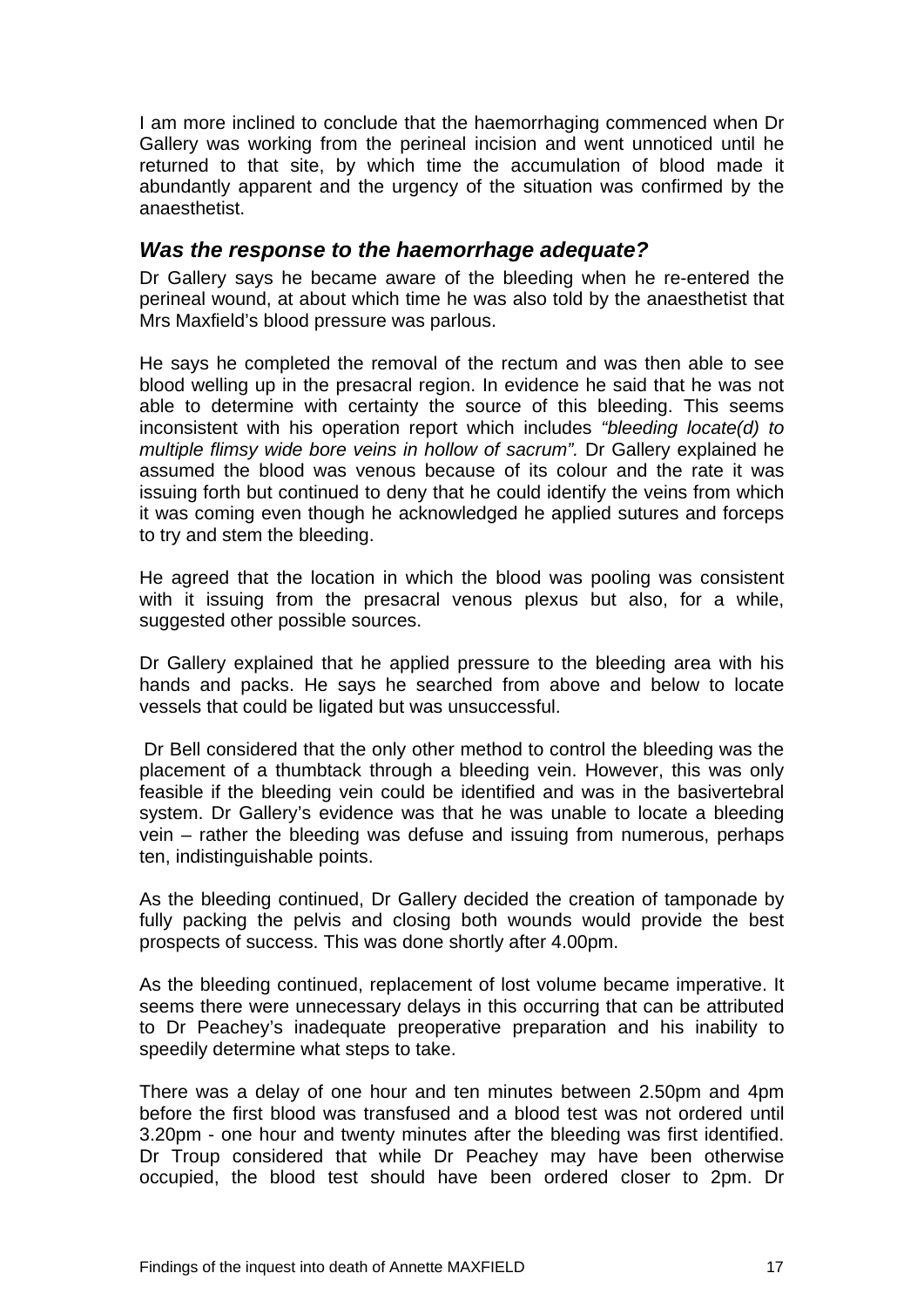Peachey's evidence was that he placed a greater priority on the administration of fluids other than blood. Dr Troup thought it was difficult to know how the prioritization of fluid replacements should have been managed in the absence of a pre-operative haemoglobin level.

There was a further delay of an hour before another unit of blood was transfused at 5pm. Dr Troup's evidence was that once the results of the blood test were known, Mrs Maxfield should have been transfused with at least two units of blood immediately.

The first unit of fresh frozen plasma ("FFP) was not transfused until 5.10pm, by which time Dr Peachey estimated Mrs Maxfield had lost close to eight litres of blood. Dr Troup considered that this blood should have been transfused before Mrs Maxfield lost more than five litres of blood. Dr Peachey was unable to explain the reason why it had taken three hours to transfuse the first unit of FFP. Further Dr Troup thought that while the FFP was transfused at a sufficient rate until 6.10pm, the decision to change the rate to three hourly was puzzling. Mrs Maxfield was only transfused with a total of six units of FFP and Dr Troup thought the number should have been at least double that.

Dr Troup was critical of the fact that no further blood tests were taken after 3.20pm. Dr Troup rejected Dr Peachey's explanation that he knew the results were going to be poor and they would not have changed his management plan, which was to attempt to boost Mrs Maxfield's blood pressure with the administration of fluids. Dr Troup explained that the best prospect of improving Mrs Maxfield's deteriorating condition was to address the ongoing bleeding. The monitoring of Mrs Maxfield's haemoglobin and other levels was an important part of this. Dr Troup thought that blood tests should have been ordered hourly.

Coagulation studies were not ordered until after 5.00pm by which time there had been significant blood loss. Dr Troup could see no reason why the studies could not have been ordered with the blood test at 3.20pm.

Mrs Maxfield required a number of units of O negative blood shortly after the bleeding commenced as there was no cross matched blood available. Dr Peachey did not draw a sample of Mrs Maxfield's blood prior to the administration of the donor blood. Consequently, the obtaining of cross matched blood in the operating theatre was delayed. Further the transfusions of the donor blood necessitated the administration of intravenous calcium or calcium gluconate to compensate for the adverse effect of the donor blood on coagulation factors. This was not done.

These omissions demonstrate the treatment of the haemorrhaging by Dr Peachey was far from satisfactory. However Dr Troup was not convinced that even an anaesthetist experienced with treating massive blood loss would have been able to improve the outcome in the presence of ongoing bleeding.

As Mrs Maxfield's condition continued to deteriorate, Dr Peachey realized the seriousness of the situation and sought the assistance of Dr Ashraf, the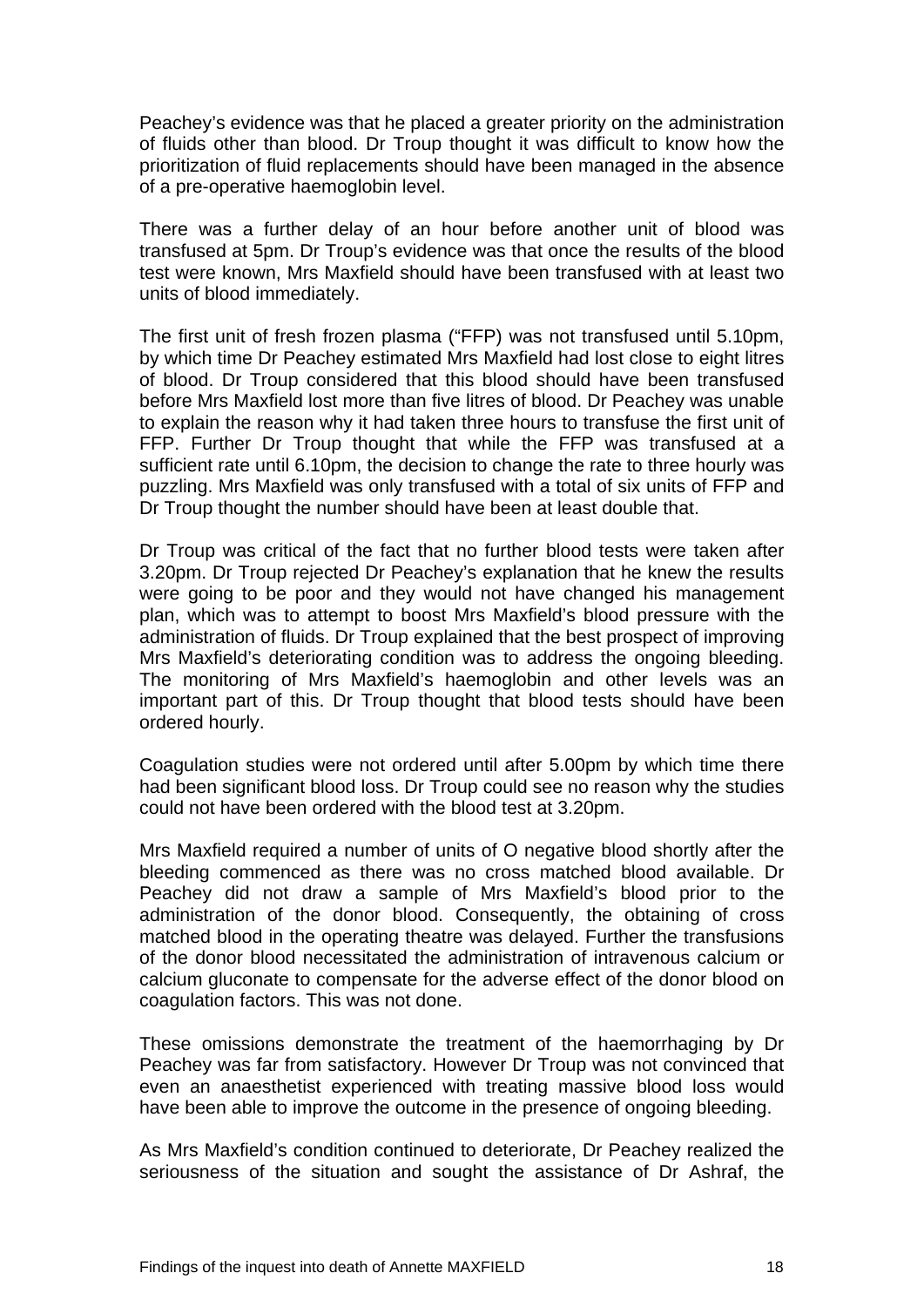<span id="page-20-0"></span>Director of Anaesthetics. It would have been reasonable and appropriate for Dr Ashraf to have assumed responsibility for the attempts to manage the ongoing blood loss from this time. This does not appear to have occurred as Dr Peachey could recall Dr Ashraf being present on an intermittent basis only. This was clearly unacceptable and unfortunate for Dr Peachey that he did not have the support of a more senior colleague.

As the bleeding continued and Mrs Maxfield's blood pressure remained dangerously low, her blood's tendency to clot continued to diminish. As her core temperature declined, coagulopothy set in that made recovery very unlikely.

#### *Conclusion*

Despite Dr Gallery's inconsistent evidence about whether he located the perforated veins, I conclude that he did everything reasonably possible to respond to the haemorrhaging.

Dr Peachey seems to have made a number of serious errors of judgement. He was disadvantaged from the outset of the haemorrhaging because of his failure to group and hold or cross match blood, his failure to have had the usual blood tests undertaken before the operation and his failure to have in place vital monitoring ports. He then compounded the situation by undue delay intra-operatively in taking the blood tests when the bleeding was detected and transfusing blood products.

The evidence tends to indicate however, that even in more competent hands, Mrs Maxfield's prospects of surviving were slim.

## **Post operative and post mortem events**

At about 6.30pm Mrs Maxfield was moved to the ICU. She was peripherally cool and the bleeding was continuing. She was given inotropes in an unsuccessful attempt to raise her blood pressure.

Mr Maxfield came to the hospital at about 7.00pm. His wife was still alive but clearly, gravely ill. He spoke to Dr Gallery and is adamant he was told the operation had been a success – an insensitive term to use in the circumstances but nothing turns on exactly what was said. It was made clear to him that his wife's death was imminent. I have some concerns about whether Queensland Health's full disclosure policy was complied with and whether the consideration and compassion one would hope would be extended to a person in his situation occurred. However, the evidence is insufficient for me to make findings in relation to those issues.

He left, highly distressed.

At about 7.30 Mrs Maxfield's heart rate slowed and at 7.50pm she was declared dead.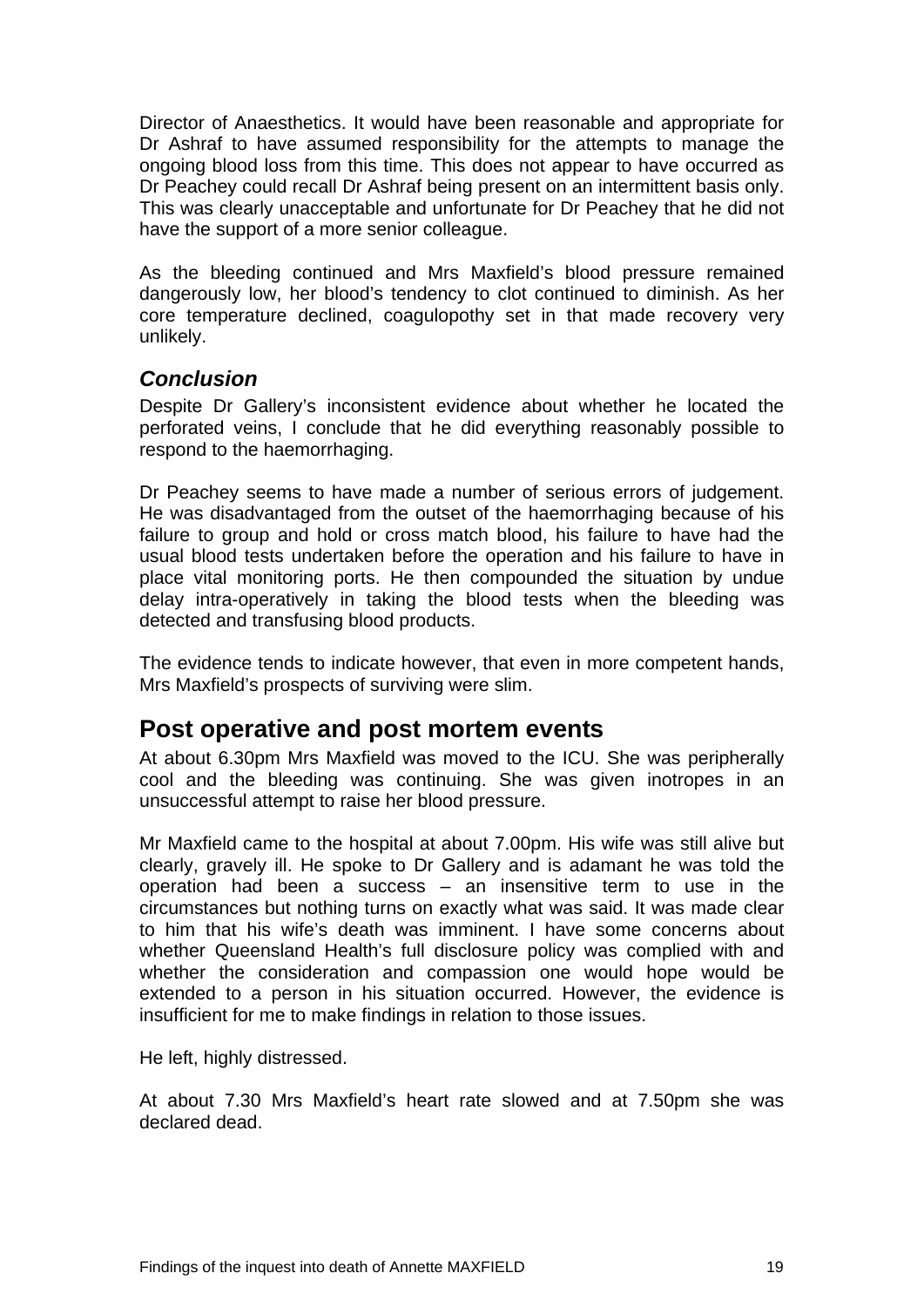<span id="page-21-0"></span>Later in the evening, Mr Maxfield was brought back to the hospital by the police and he identified her body to an officer.

The matter was reported to the local coroner. Mrs Maxfield's body was flown to Brisbane for an autopsy which was undertaken by an experienced forensic pathologist.

Dr Gallery and Dr Peachey were asked to provide statements which they did in May 2005. Dr Gallery's statement, absent the formal parts was 10 lines long. Dr Peachey's was only twice as long. Both were completely inadequate for an understanding of how the death occurred.

I assumed responsibility for the matter after the local coroner indicated that he would have great difficulty finding sufficient court time to hear an inquest and write findings. As a result unacceptable delay ensued, to the detriment of the family and those involved.

This matter once again demonstrates the difficulty the coronial system has in investigating medical deaths which are clearly beyond the competence of general duties police officers. The appointment of a full time northern coroner should at least ensure that in future such matters are dealt with in a timely fashion.

The inquest was convened in Mt Isa on 6 October and evidence was heard over four days. Ms Jennifer Rosengren was counsel assisting and the Mt Isa Health District and its employees were represented by Mr Geoffrey Diehm of counsel. Both made written submissions after the close of evidence which I found to be of great assistance.

I also wish to acknowledge the assistance provided by Dr James Troup, Dr Tony Green and Dr Andrew Bell. All three provided detailed written reports critiquing the treatment by the clinicians involved in Mrs Maxfield's care. I'm sure none of them enjoyed deconstructing the performance of colleagues in a public forum but I am grateful their commitment to reflective practice and improving patient safety allowed them to overcome any reservations they may have had. I certainly could not have hoped to understand the circumstances of the death without their involvement.

# **Findings – time, place and cause of death**

I am required to find, as far as is possible, who the deceased was, when and where she died, what caused the death and how she came by her death. I have already dealt with this last issue, the manner of the death. As a result of considering all of the material contained in the exhibits and the evidence given by the witnesses I am able to make the following findings in relation to the other aspects of the death.

**Identity** – The deceased person was Annette Merle Maxfield

**Place of death** – She died at the Mount Isa Base Hospital in north western Queensland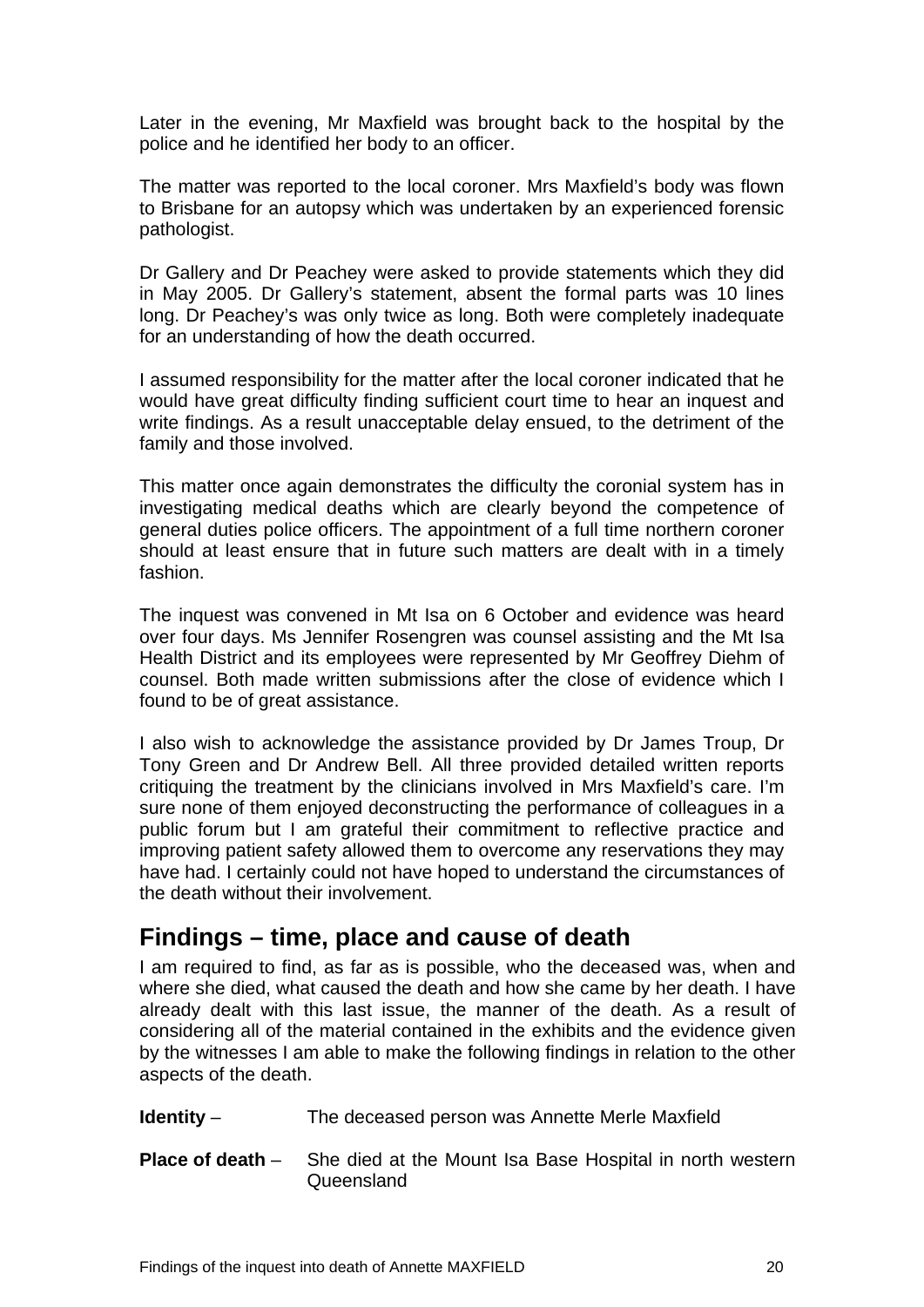- <span id="page-22-0"></span>**Date of death** – Mrs Maxfield died on 24 November 2004
- **Cause of death** She died from haemorrhage caused by a abdominoperineal excision of the rectum.

## **Concerns, comments and recommendations**

Section 46 provides that a coroner may comment on anything connected with a death that relates to public health or safety, the administration of justice or ways to prevent deaths from happening in similar circumstances in the future.

That requires the coroner to consider whether the death under investigation was preventable and/or whether other deaths could be avoided in future if changes are made to relevant policies or procedures.

Coroners, of course, do not have the expertise that would enable them to rely on personal knowledge when approaching this task; they rely on the evidence of medical specialists with qualifications and experience in the relevant field. As has already been mentioned, in this case I was greatly assisted by the reports and oral evidence of Dr James Troup, Dr Tony Green and Dr Andrew Bell. Dr Greg Coffey, the executive director medical services of the Mt Isa Base Hospital, also provided valuable evidence.

The systemic issues which were raised by the circumstances of this case are:

- The scope of surgery that can be undertaken at the hospital;
- The inadequacy of the death review; and
- The lack of professional leadership of the anaesthetics department.

I am satisfied that each of these issues has been dealt with as far as is reasonably possible.

The hospital has adopted the statewide Clinical Capabilities Framework, under which it is designated a level one facility. This means that intraabdominal surgery, other than caesarean sections, is only undertaken in emergencies.

After Mrs Maxfield's death an informal meeting was undertaken among those involved in her care and other senior clinicians. However, no official records were kept, no systemic analysis undertaken and no remedial actions were formulated, implemented or monitored. Dr Coffey advises that since this death a properly functioning mortality and morbidity committee has been established which is administered by a patient safety officer. I am satisfied that if this process is continued the deficiencies referred to earlier will be ameliorated.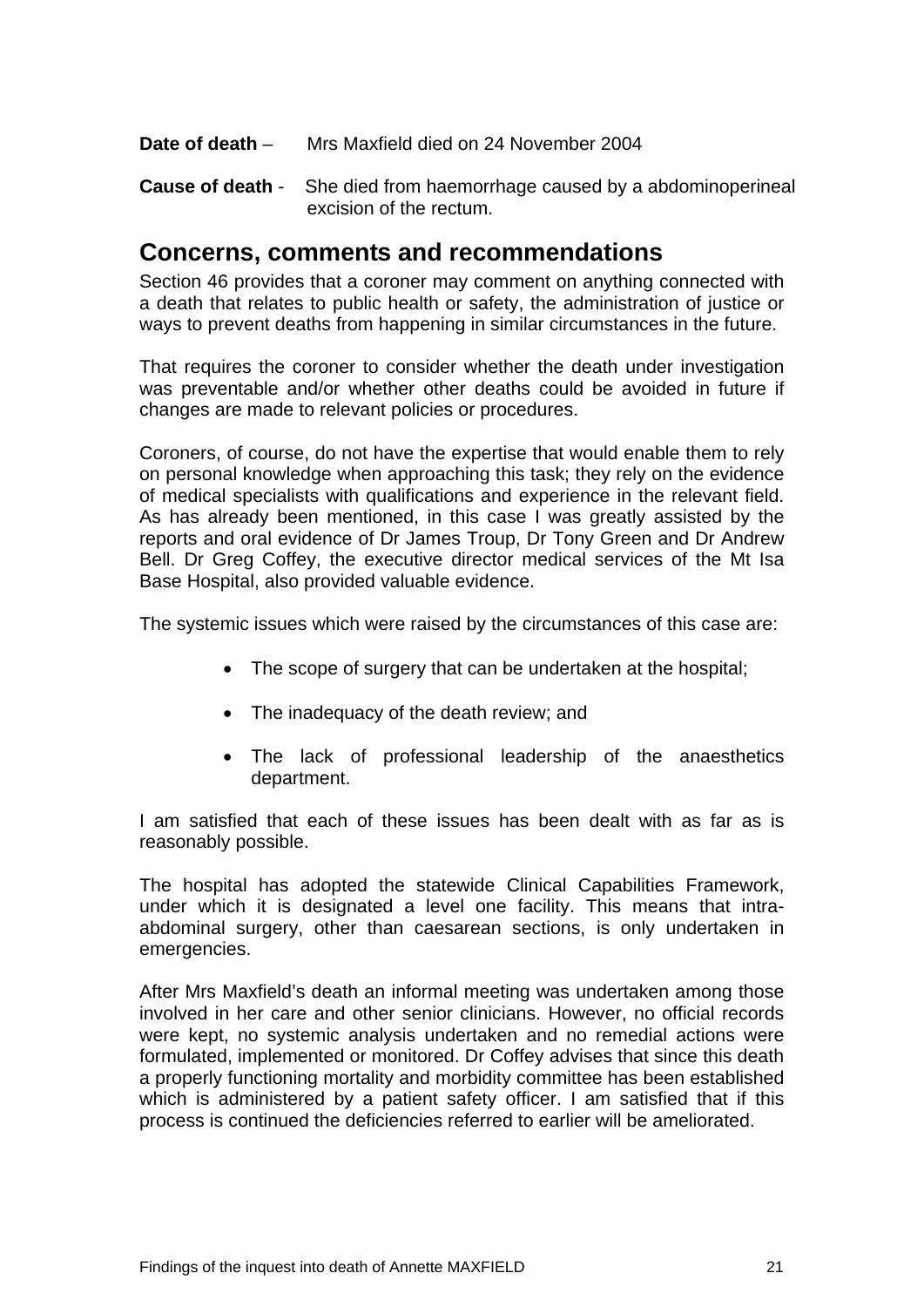<span id="page-23-0"></span>A lack of professional leadership in the anaesthetics department continues to impose limitations on what can be achieved in the hospital. Contrary to comments reported in the local press this week, this is not an issue amenable to a simple solution. The chronic shortage of medical graduates will not be redressed for some years and the necessary specialist training will obviously take even longer. I have no basis on which to reject the claims made by Dr Coffey that attempts to recruit senior staff to a number of key positions in the hospital are continuing. There is nothing I could usefully add to that process.

# **Referral to the Medical Board**

So far as is relevant to this case, the *Coroners Act 2003* provides in s48(4) that a coroner may give information about a person's conduct to a disciplinary body for the person's profession if the coroner believes the information "*might cause the body to inquire into, or take steps in relation to the conduct".*

The Medical Board of Queensland considers complaints and information about health care practitioners pursuant to Part 3 of the *Health Practitioners (Professional Standards) Act 1999.* The objects of that Act are set out in s6 and include:-

- (a) to protect the public by ensuring health care is delivered by registrants in a professional, safe and competent way;
- (b) to uphold the standards of practice within the health professions; and
- (c) to maintain public confidence in the health professions.

When considering whether to take action, the Board considers whether the available information appears to provide grounds for disciplinary action against a practitioner registered under the Act as set out in s124 of the Act. Such grounds include "*unsatisfactory professional conduct*" which, insofar as may be relevant to this matter, is defined as:-

- *Professional conduct of a lesser standard than might reasonably be expected of the registrant by the public or registrant's professional peers; and*
- *Professional conduct that demonstrates incompetence or lack of adequate skill, judgment, or care in the practice of the registrant's profession.*

Some health care professionals cavil with disciplinary action being taken for unintended errors of judgement on the basis that everyone makes mistakes and it is unfair to punish those whose mistakes just happen to lead to a serious adverse event. It is suggested such individuals are no more culpable than the many others who make equally poor decisions that, through good luck, don't have adverse outcomes.

I accept that approach when it is applied to spur of the moment decisions made in hectic circumstances, which on reflection and with the benefit of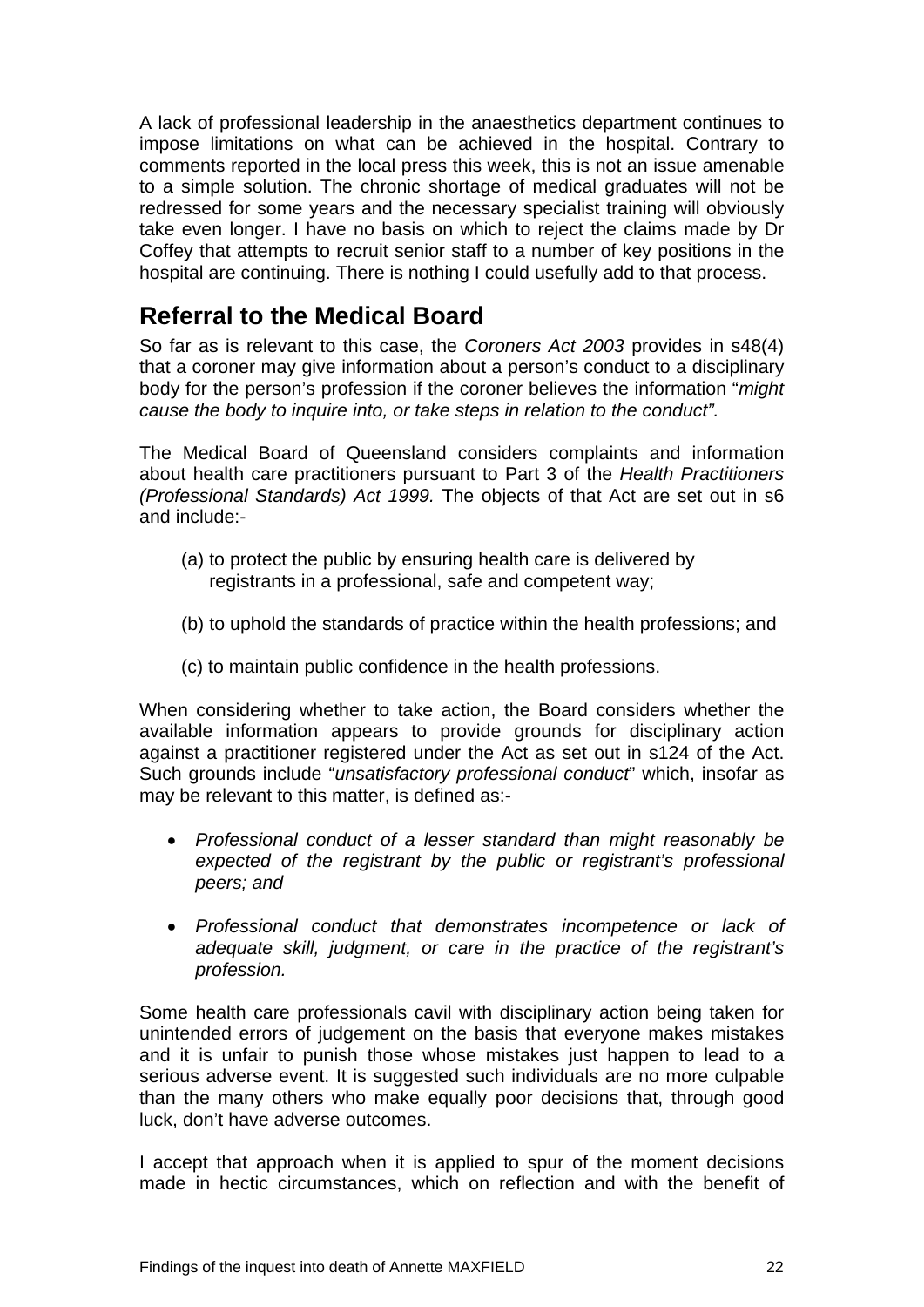hindsight are judged to be wrong. But that is not the situation that I am considering in relation to the treatment of Mrs Maxfield.

In her case, I consider the evidence shows that she died as a result of an inappropriate operation being undertaken by an insufficiently experienced surgeon, in an inappropriate fashion, while being assisted by an inadequately experienced anaesthetist who made basic errors from the outset.

It is however important to remember that Dr Gallery did not want to undertake the procedure. Indeed some years before, he expressed reservations about providing any further treatment to Mrs Maxfield. It is apparent that she pursued him and pressured him, and out of compassion for her suffering he agreed to try and assist. He was not motivated by money or any other improper purpose; he did not act with callous disregard. I have no doubt he honestly believed he was capable of safely undertaking the procedure in the manner he did. In my view Dr Gallery did not receive the support he was entitled to expect from his more expert colleague Professor Ho.

Dr Peachey was not a specialist anaesthetist but he had sufficient training and experience to recognise that he made a number of serious errors of judgement that compromised his ability to respond to the emergency when it arose. He gave evidence that he has significantly changed his practice since this death.

When judging Dr Peachey's culpability for these failings, I consider it relevant that he was only working at the hospital on one day per week and that there was a lack of policies and professional leadership in the anaesthetics department that undoubtedly contributed to these errors. He too was badly let down by the director of anaesthetics, Dr Ashraf, who in my view should have assumed responsibility for this patient from the outset or at least when the emergency occurred.

Were the Medical Board's focus punitive or recriminatory these aspects of the practitioners' conduct might militate against it being referred to the Board. However, as outlined earlier, the Board is required to act to maintain professional standards to protect the public and to maintain public confidence in the health care system.

From those perspectives, I am of the view that the Board could conclude that Dr Ross Gallery engaged in *unsatisfactory professional conduct* when:-

- he elected to perform an abdominoperineal excision of the rectum on Mrs Maxfield without having established a cause for her peri-anal pain;
- he attempted to perform the operation himself when he did not have sufficient or sufficiently recent experience, he did not have the assistance of a specialist anaesthetist and when there was no medical emergency requiring him to do so; and